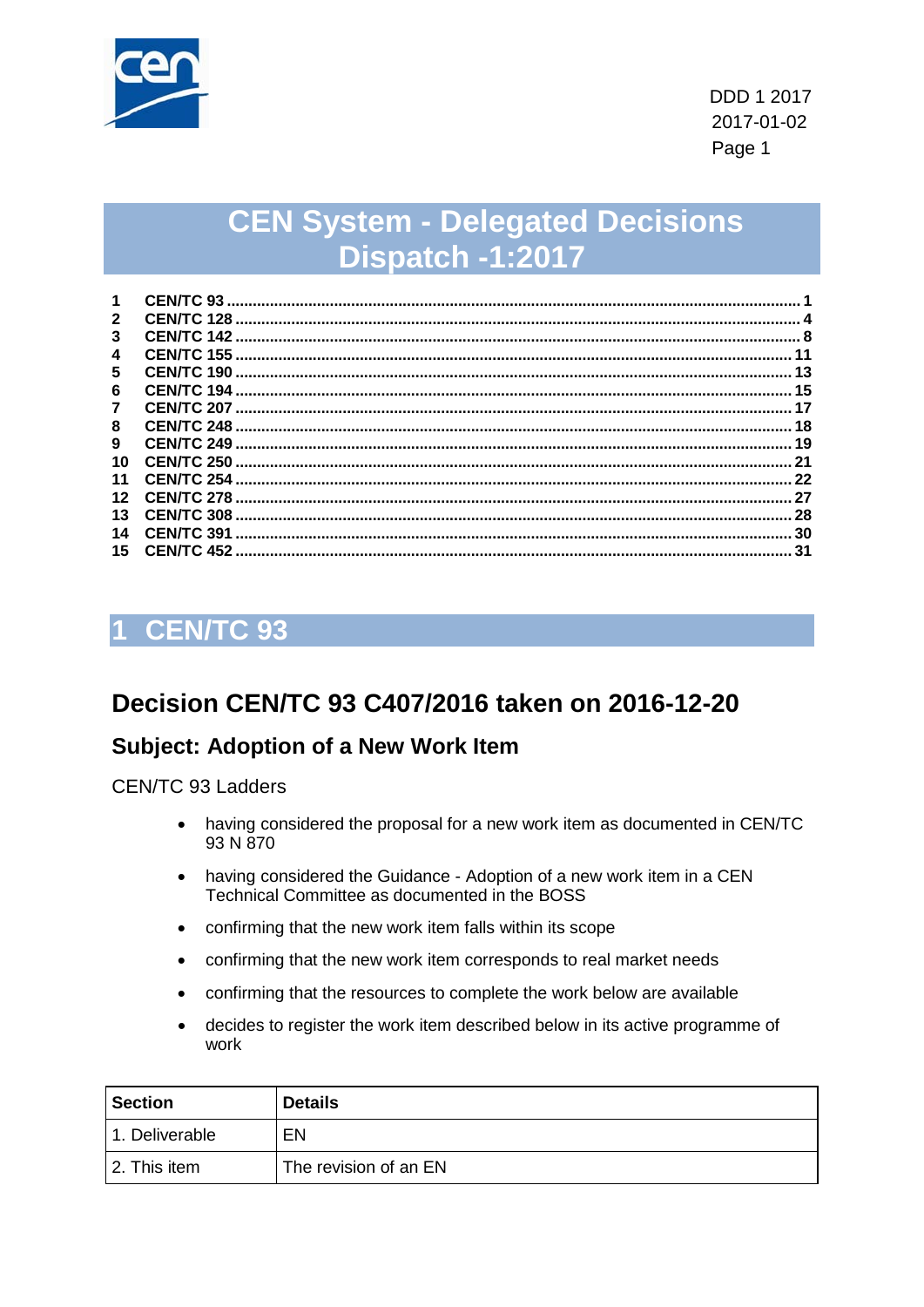DDD 1 2017 Page 2

| corresponds to                                                      | EN 131-6:2015                                                                                                                                                                                                                                                                                                                                                                                                             |
|---------------------------------------------------------------------|---------------------------------------------------------------------------------------------------------------------------------------------------------------------------------------------------------------------------------------------------------------------------------------------------------------------------------------------------------------------------------------------------------------------------|
| 3. Document<br>developed in drafting<br>body                        | CEN/TC 93/WG 12 - Telescopic ladders                                                                                                                                                                                                                                                                                                                                                                                      |
| 4. Title                                                            | Ladders - Part 6: Telescopic ladders                                                                                                                                                                                                                                                                                                                                                                                      |
| 5. Scope                                                            | This European Standard specifies the general design features,<br>requirements and test methods and defines terms for leaning and<br>standing telescopic ladders.<br>Ladders with extension elements are not covered by this part of EN<br>131.<br>This part of the standard is intended to be used in conjunction with<br>EN 131-1:2007+A1:2011, EN 131 2:2010+A1:2012, EN 131-3:2007<br>and if applicable EN 131-4:2007. |
| 6. Environmental<br>aspects                                         | Use of materials                                                                                                                                                                                                                                                                                                                                                                                                          |
| 7. How do you plan<br>to address these<br>environmental<br>aspects? | Bring in environmental expertise to the WG                                                                                                                                                                                                                                                                                                                                                                                |
| 8. Vienna<br>Agreement                                              | No or expected CEN lead                                                                                                                                                                                                                                                                                                                                                                                                   |
| 9. The project is<br>linked to                                      | No document from another organization                                                                                                                                                                                                                                                                                                                                                                                     |
| 10. Track                                                           | Enquiry + Formal Vote (ENQ+FV)                                                                                                                                                                                                                                                                                                                                                                                            |
| 11. Related<br>mandate(s)                                           | Yes<br>M/285                                                                                                                                                                                                                                                                                                                                                                                                              |
| 12. Related<br>directive(s)                                         | Yes<br>Directive reference   For citation in Official journal<br>2001/95/EC   No                                                                                                                                                                                                                                                                                                                                          |
| 13. Commitment                                                      | The following CEN members (at least five) are committed to<br>participate in the development of the project:<br><b>AFNOR</b><br><b>BSI</b><br><b>UNI</b><br><b>DIN</b><br><b>NEN</b>                                                                                                                                                                                                                                      |
| 14. The decision<br>was taken by                                    | Weighted vote and simple majority<br>Percentage of positive weighted votes (min. 71% before 2017-01-01,<br>min. 65% from 2017-01-01):100<br>Number of positive votes: 11<br>Number of negative votes: 0<br>Number of abstentions: 9                                                                                                                                                                                       |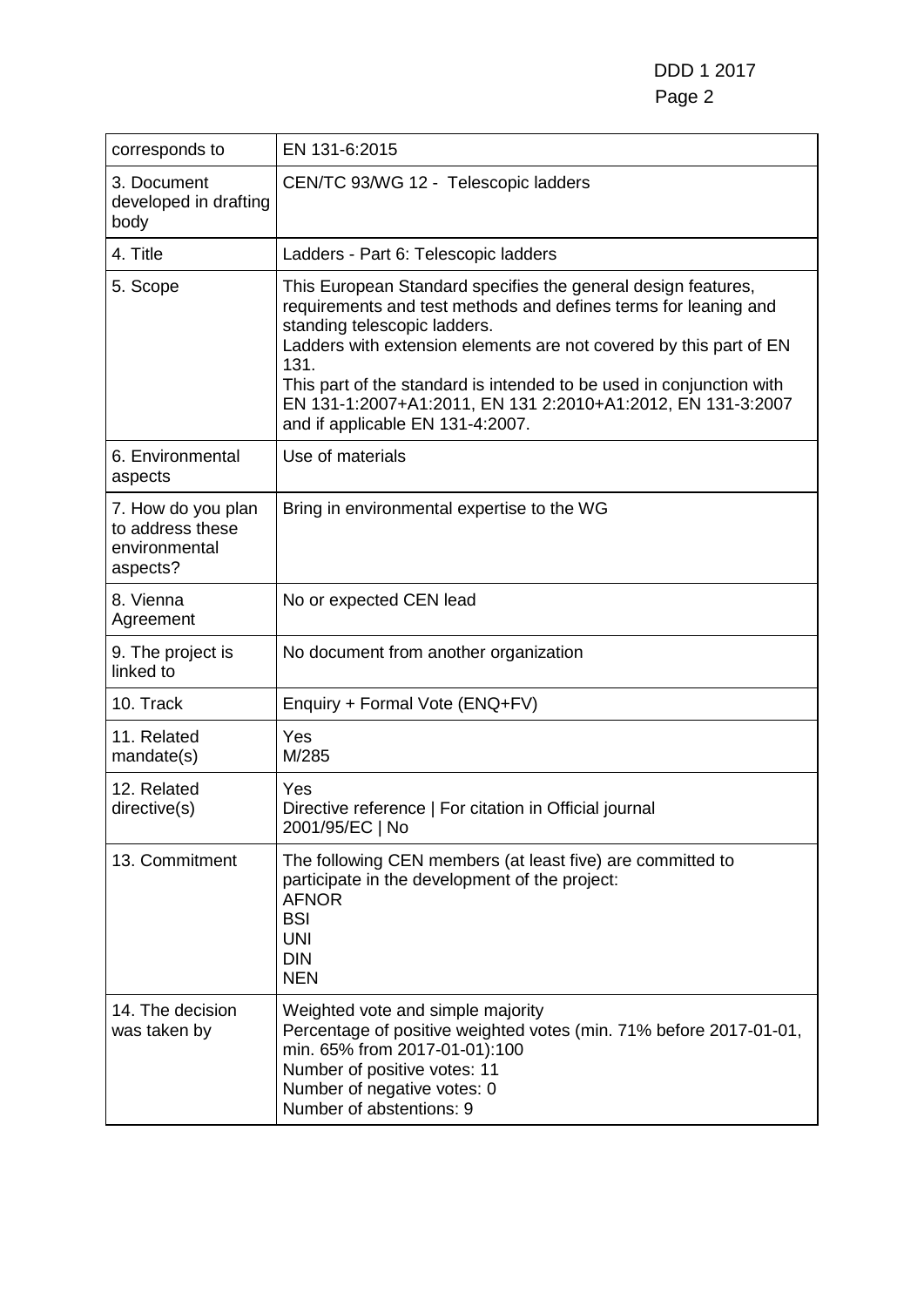## **Decision CEN/TC 93 C408/2016 taken on 2016-12-20**

### **Subject: Adoption of a New Work Item**

#### CEN/TC 93 - Ladders

- having considered the proposal for a new work item as documented in CEN/TC 93 N
- having considered the Guidance Adoption of a new work item in a CEN Technical Committee as documented in the BOSS
- confirming that the new work item falls within its scope
- confirming that the new work item corresponds to real market needs
- confirming that the resources to complete the work below are available
- decides to register the work item described below in its active programme of work

| <b>Section</b>                                                      | <b>Details</b>                                                                                                                                                                                                                                                                                                                                                          |
|---------------------------------------------------------------------|-------------------------------------------------------------------------------------------------------------------------------------------------------------------------------------------------------------------------------------------------------------------------------------------------------------------------------------------------------------------------|
| 1. Deliverable                                                      | EN                                                                                                                                                                                                                                                                                                                                                                      |
| 2. This item<br>corresponds to                                      | The revision of an EN<br>EN 131-4:2007                                                                                                                                                                                                                                                                                                                                  |
| 3. Document<br>developed in drafting<br>body                        | CEN/TC 93/WG 2 - Single and multiple hinge-joint ladders                                                                                                                                                                                                                                                                                                                |
| 4. Title                                                            | Ladders - Part 4: Single or multiple hinge-joint ladders                                                                                                                                                                                                                                                                                                                |
| 5. Scope                                                            | This European Standard specifies the requirements, tests and<br>marking of hinged combination ladders with one or several hinge<br>joints.<br>This European Standard is not applicable to hinge-joints of<br>combination and standing ladders as defined by EN 131 1.<br>This part of the standard is intended to be used in conjunction with<br>EN 131 1 and EN 131 2. |
| 6. Environmental<br>aspects                                         | Use of materials                                                                                                                                                                                                                                                                                                                                                        |
| 7. How do you plan<br>to address these<br>environmental<br>aspects? | Bring in environmental expertise to the WG                                                                                                                                                                                                                                                                                                                              |
| 8. Vienna<br>Agreement                                              | No or expected CEN lead                                                                                                                                                                                                                                                                                                                                                 |
| 9. The project is<br>linked to                                      | No document from another organization                                                                                                                                                                                                                                                                                                                                   |
| 10. Track                                                           | Enquiry + Formal Vote (ENQ+FV)                                                                                                                                                                                                                                                                                                                                          |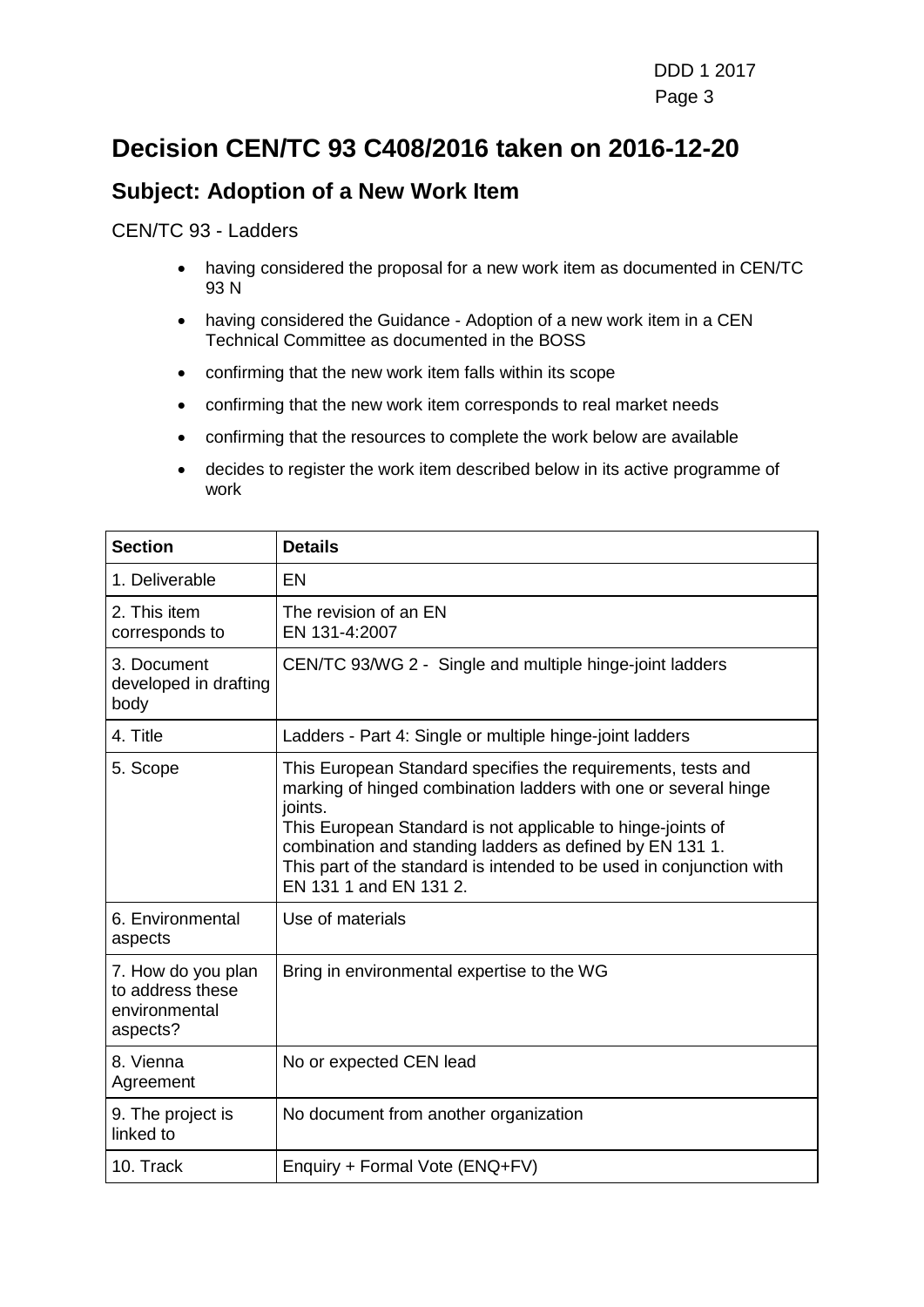DDD 1 2017 en de la provincia de la provincia de la provincia de la provincia de la provincia de la provincia de la provi

| 11. Related<br>mandate(s)        | Yes<br>M/285                                                                                                                                                                                                                         |
|----------------------------------|--------------------------------------------------------------------------------------------------------------------------------------------------------------------------------------------------------------------------------------|
| 12. Related<br>directive(s)      | Yes<br>Directive reference   For citation in Official journal<br>2001/95/EC   Yes                                                                                                                                                    |
| 13. Commitment                   | The following CEN members (at least five) are committed to<br>participate in the development of the project:<br><b>AFNOR</b><br><b>BSI</b><br><b>UNI</b><br><b>DIN</b><br><b>NEN</b>                                                 |
| 14. The decision<br>was taken by | Weighted vote and simple majority<br>Percentage of positive weighted votes (min. 71% before 2017-01-01,<br>min. 65% from 2017-01-01):100<br>Number of positive votes: 10<br>Number of negative votes: 0<br>Number of abstentions: 10 |

# <span id="page-3-0"></span>**2 CEN/TC 128**

## **Decision CEN/TC 128 C474/2016 taken on 2016-05-20**

#### **Subject: Adoption of a New Work Item**

CEN/TC 128 - Roof covering products for discontinuous laying and products for wall cladding

- having considered the proposal for a new work item as documented in CEN/TC 128 N 1782
- having considered the Guidance Adoption of a new work item in a CEN Technical Committee as documented in the BOSS
- confirming that the new work item falls within its scope
- confirming that the new work item corresponds to real market needs
- confirming that the resources to complete the work below are available
- decides to register the work item described below in its active programme of work

| <b>Section</b> | <b>Details</b>        |
|----------------|-----------------------|
| 1. Deliverable | EN                    |
| 2. This item   | The revision of an EN |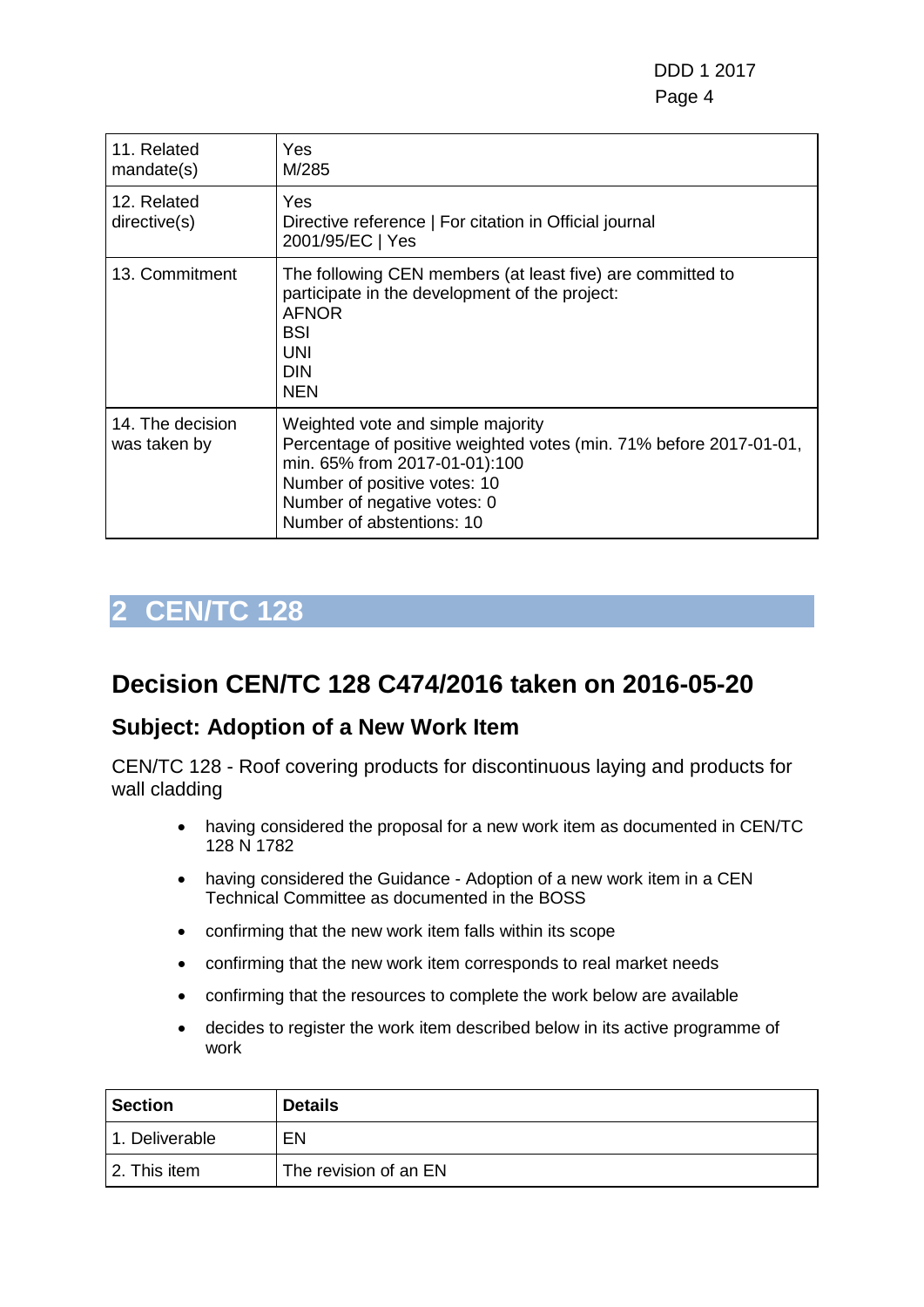DDD 1 2017 Page 5

| corresponds to                                                      | EN 507:1999                                                                                                                                                                                                                                                                                                                                                                                                                                                                                                                                                                                                                |
|---------------------------------------------------------------------|----------------------------------------------------------------------------------------------------------------------------------------------------------------------------------------------------------------------------------------------------------------------------------------------------------------------------------------------------------------------------------------------------------------------------------------------------------------------------------------------------------------------------------------------------------------------------------------------------------------------------|
| 3. Document<br>developed in drafting<br>body                        | CEN/TC 128/SC 7 - Roofing products from metal sheet                                                                                                                                                                                                                                                                                                                                                                                                                                                                                                                                                                        |
| 4. Title                                                            | Roofing products from metal sheet - Specification for fully supported<br>roofing products of aluminium sheet                                                                                                                                                                                                                                                                                                                                                                                                                                                                                                               |
| 5. Scope                                                            | This European Standard specifies requirements for roofing products<br>used for assembly into coverings for pitched roofs, made from<br>aluminium sheet with or without additional organic coatings. The<br>standard establishes general characteristics, definitions and labelling<br>of the products, together with requirements for the materials from<br>which the products can be manufactured. It is intended to be used<br>either by manufacturers to ensure that their products comply with the<br>requirements or by purchasers to verify that the products comply<br>before they are despatched from the factory. |
| 6. Environmental<br>aspects                                         | Use of energy<br>Use of materials                                                                                                                                                                                                                                                                                                                                                                                                                                                                                                                                                                                          |
| 7. How do you plan<br>to address these<br>environmental<br>aspects? | Bring in environmental expertise to the WG                                                                                                                                                                                                                                                                                                                                                                                                                                                                                                                                                                                 |
| 8. Vienna<br>Agreement                                              | No or expected CEN lead                                                                                                                                                                                                                                                                                                                                                                                                                                                                                                                                                                                                    |
| 9. The project is<br>linked to                                      | No document from another organization                                                                                                                                                                                                                                                                                                                                                                                                                                                                                                                                                                                      |
| 10. Track                                                           | Enquiry + Formal Vote (ENQ+FV)                                                                                                                                                                                                                                                                                                                                                                                                                                                                                                                                                                                             |
| 11. Related<br>mandate(s)                                           | <b>No</b>                                                                                                                                                                                                                                                                                                                                                                                                                                                                                                                                                                                                                  |
| 12. Related<br>directive(s)                                         | Yes<br>Directive reference   For citation in Official journal<br>305/2011   No                                                                                                                                                                                                                                                                                                                                                                                                                                                                                                                                             |
| 13. Commitment                                                      | The following CEN members (at least five) are committed to<br>participate in the development of the project:<br><b>AFNOR</b><br><b>BSI</b><br><b>UNI</b><br><b>DIN</b><br><b>NBN</b><br>NQIS/ELOT<br><b>PKN</b>                                                                                                                                                                                                                                                                                                                                                                                                            |
| 14. The decision<br>was taken by                                    | Simple majority (min. 55% as from 2017-01-01)<br>Number of positive votes: 7<br>Number of negative votes: 2<br>Number of abstentions: 12                                                                                                                                                                                                                                                                                                                                                                                                                                                                                   |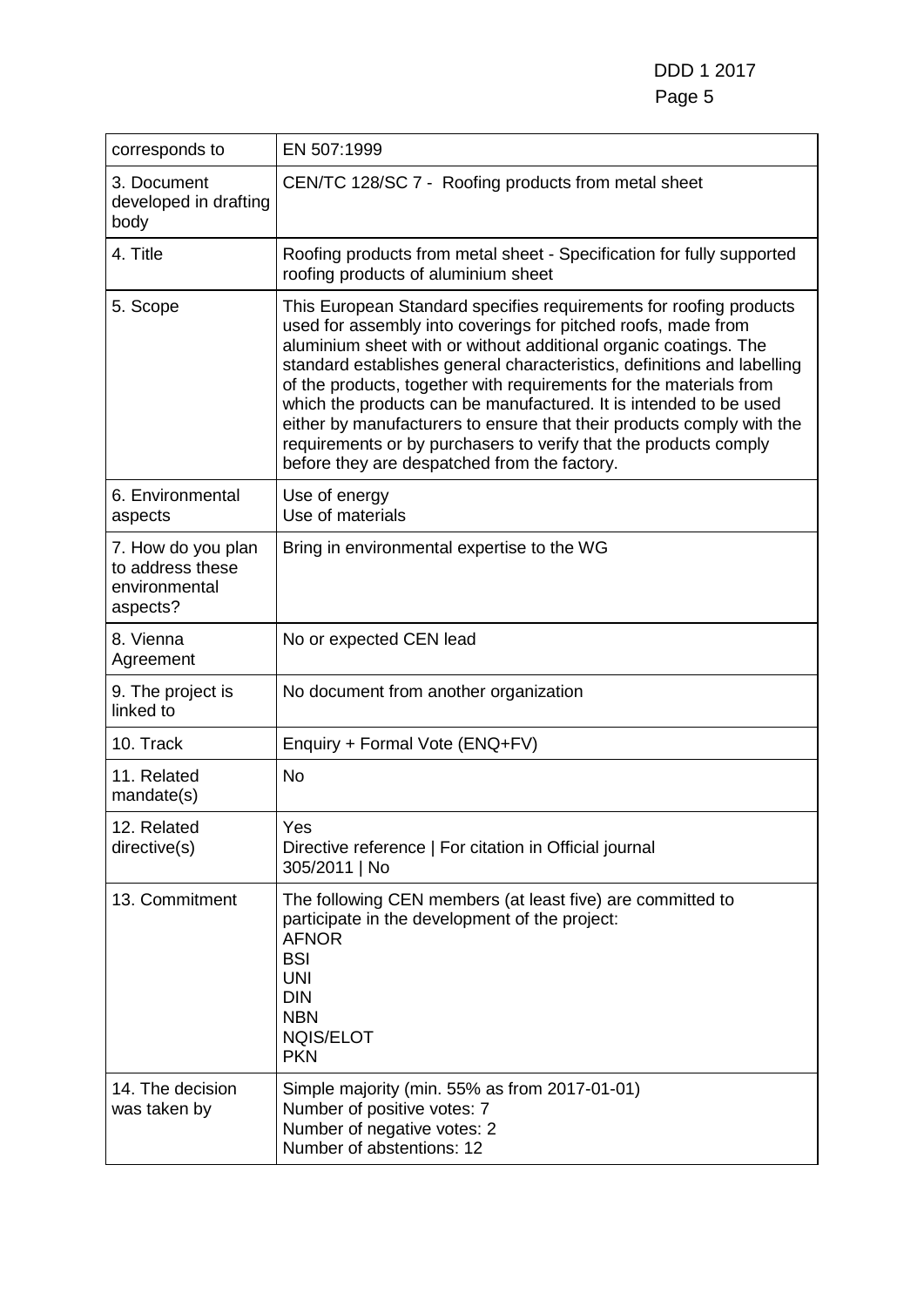## **Decision CEN/TC 128 C478/2016 taken on 2016-05-20**

#### **Subject: Adoption of a New Work Item**

CEN/TC 128 - Roof covering products for discontinuous laying and products for wall cladding

- having considered the proposal for a new work item as documented in CEN/TC 128 N 1786
- having considered the Guidance Adoption of a new work item in a CEN Technical Committee as documented in the BOSS
- confirming that the new work item falls within its scope
- confirming that the new work item corresponds to real market needs
- confirming that the resources to complete the work below are available
- decides to register the work item described below in its active programme of work

| <b>Section</b>                               | <b>Details</b>                                                                                                                                                                                                                                                                                                                                                                                                                                                                                                                                                                                                                                                                                                                                                                                                                                                                                                                                                                                                                                                                                                                                                                                                                 |
|----------------------------------------------|--------------------------------------------------------------------------------------------------------------------------------------------------------------------------------------------------------------------------------------------------------------------------------------------------------------------------------------------------------------------------------------------------------------------------------------------------------------------------------------------------------------------------------------------------------------------------------------------------------------------------------------------------------------------------------------------------------------------------------------------------------------------------------------------------------------------------------------------------------------------------------------------------------------------------------------------------------------------------------------------------------------------------------------------------------------------------------------------------------------------------------------------------------------------------------------------------------------------------------|
| 1. Deliverable                               | <b>EN</b>                                                                                                                                                                                                                                                                                                                                                                                                                                                                                                                                                                                                                                                                                                                                                                                                                                                                                                                                                                                                                                                                                                                                                                                                                      |
| 2. This item<br>corresponds to               | The revision of an EN<br>EN 508-2:2008                                                                                                                                                                                                                                                                                                                                                                                                                                                                                                                                                                                                                                                                                                                                                                                                                                                                                                                                                                                                                                                                                                                                                                                         |
| 3. Document<br>developed in drafting<br>body | CEN/TC 128/SC 7 - Roofing products from metal sheet                                                                                                                                                                                                                                                                                                                                                                                                                                                                                                                                                                                                                                                                                                                                                                                                                                                                                                                                                                                                                                                                                                                                                                            |
| 4. Title                                     | Roofing and cladding products from metal sheet - Specification for<br>self-supporting products of steel, aluminium or stainless steel sheet -<br>Part 2: Aluminium                                                                                                                                                                                                                                                                                                                                                                                                                                                                                                                                                                                                                                                                                                                                                                                                                                                                                                                                                                                                                                                             |
| 5. Scope                                     | This part of EN 508 specifies requirements for self-supporting wall<br>cladding, lining and liner tray products for discontinuous laying made<br>from aluminium sheet with or without surface treatment (additional<br>organic coatings or anodising).<br>The standard establishes general characteristics, definitions,<br>classifications and labelling for the products, together with<br>requirements for the materials from which the products can be<br>manufactured. It is intended to be used either by manufacturers to<br>ensure that their products comply with the requirements or by<br>purchasers to verify that the products comply before they are made<br>available on the market before being despatched from the factory. It<br>specifies the requirements for products which enable them to meet all<br>normal service conditions.<br>The standard applies to all discontinuously laid self-supporting<br>external profiled sheets for roof covering, wall cladding, lining and<br>liner trays with the exception of tiles with a surface area less then 1<br>mÂ <sup>2</sup> and produced by stamping. These profiled roof sheets are<br>designed to keep wind, rain and snow out of the building, and to |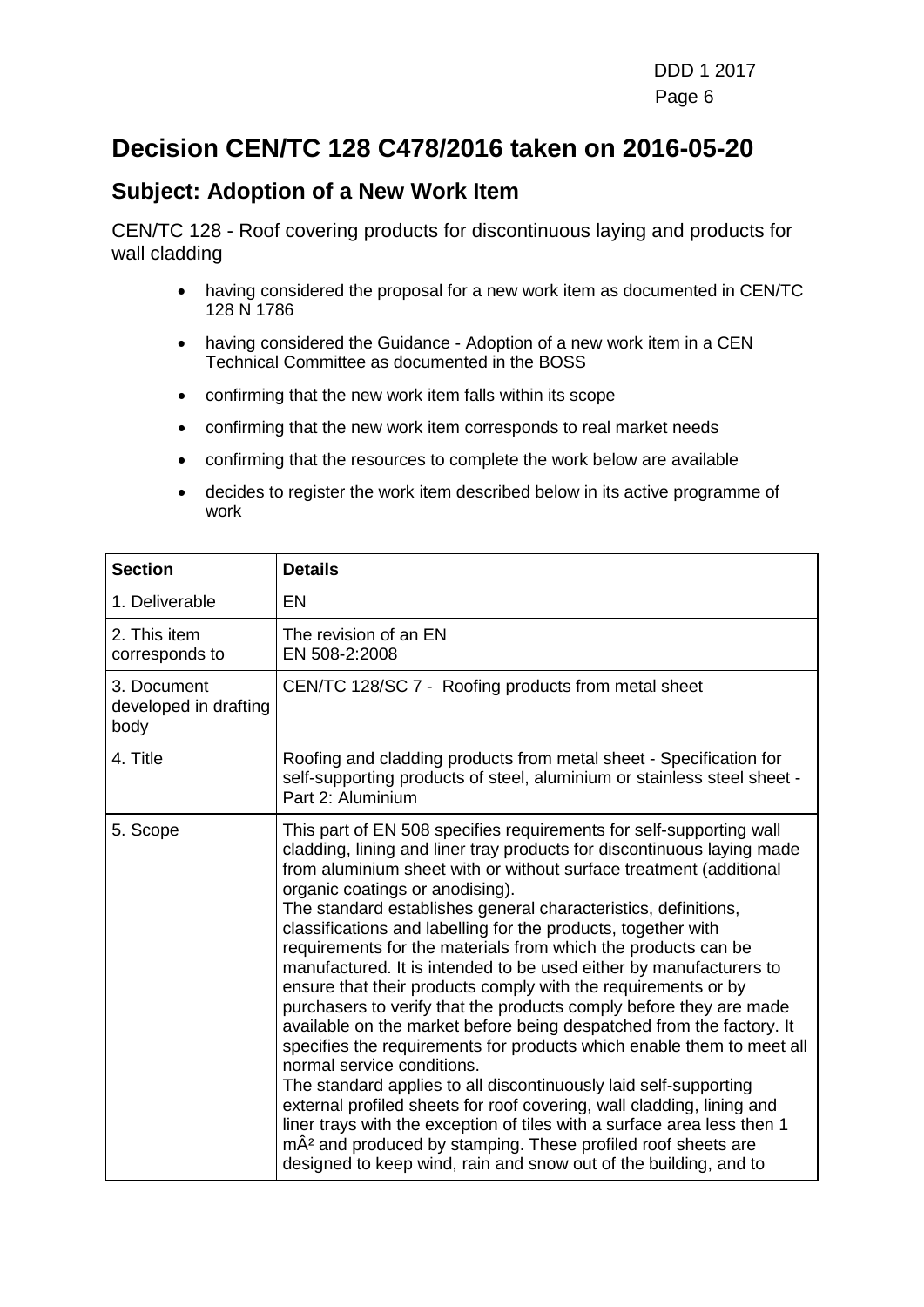|                                                                     | transfer any resultant loads and infrequent maintenance loads to the<br>structure.<br>This standard does not cover products for structural purposes, i.e. it<br>does not cover products used in structural class III (according to EN<br>1999-1-4), it does not cover products used in constructions of<br>Structural Classes I and II (according to EN 1999-1-4) intended to<br>contribute to the global or partial stability of the building structure by<br>providing racking resistance or resistance of permanent static loads<br>(excluding self-weight of the metal sheet).<br>No requirements for supporting construction, design of roof system<br>and execution of connections and flashings are included. |
|---------------------------------------------------------------------|----------------------------------------------------------------------------------------------------------------------------------------------------------------------------------------------------------------------------------------------------------------------------------------------------------------------------------------------------------------------------------------------------------------------------------------------------------------------------------------------------------------------------------------------------------------------------------------------------------------------------------------------------------------------------------------------------------------------|
| 6. Environmental<br>aspects                                         | Use of energy<br>Use of materials                                                                                                                                                                                                                                                                                                                                                                                                                                                                                                                                                                                                                                                                                    |
| 7. How do you plan<br>to address these<br>environmental<br>aspects? | Bring in environmental expertise to the WG                                                                                                                                                                                                                                                                                                                                                                                                                                                                                                                                                                                                                                                                           |
| 8. Vienna<br>Agreement                                              | No or expected CEN lead                                                                                                                                                                                                                                                                                                                                                                                                                                                                                                                                                                                                                                                                                              |
| 9. The project is<br>linked to                                      | No document from another organization                                                                                                                                                                                                                                                                                                                                                                                                                                                                                                                                                                                                                                                                                |
| 10. Track                                                           | Enquiry + Formal Vote (ENQ+FV)                                                                                                                                                                                                                                                                                                                                                                                                                                                                                                                                                                                                                                                                                       |
| 11. Related<br>mandate(s)                                           | <b>No</b>                                                                                                                                                                                                                                                                                                                                                                                                                                                                                                                                                                                                                                                                                                            |
| 12. Related<br>directive(s)                                         | Yes<br>Directive reference   For citation in Official journal<br>305/2011   No                                                                                                                                                                                                                                                                                                                                                                                                                                                                                                                                                                                                                                       |
| 13. Commitment                                                      | The following CEN members (at least five) are committed to<br>participate in the development of the project:<br><b>AFNOR</b><br><b>SIS</b><br><b>BSI</b><br><b>UNI</b><br><b>DIN</b><br><b>NBN</b><br><b>NEN</b><br><b>NQIS/ELOT</b><br><b>PKN</b>                                                                                                                                                                                                                                                                                                                                                                                                                                                                   |
| 14. The decision<br>was taken by                                    | Simple majority (min. 55% as from 2017-01-01)<br>Number of positive votes: 9<br>Number of negative votes: 2<br>Number of abstentions: 10                                                                                                                                                                                                                                                                                                                                                                                                                                                                                                                                                                             |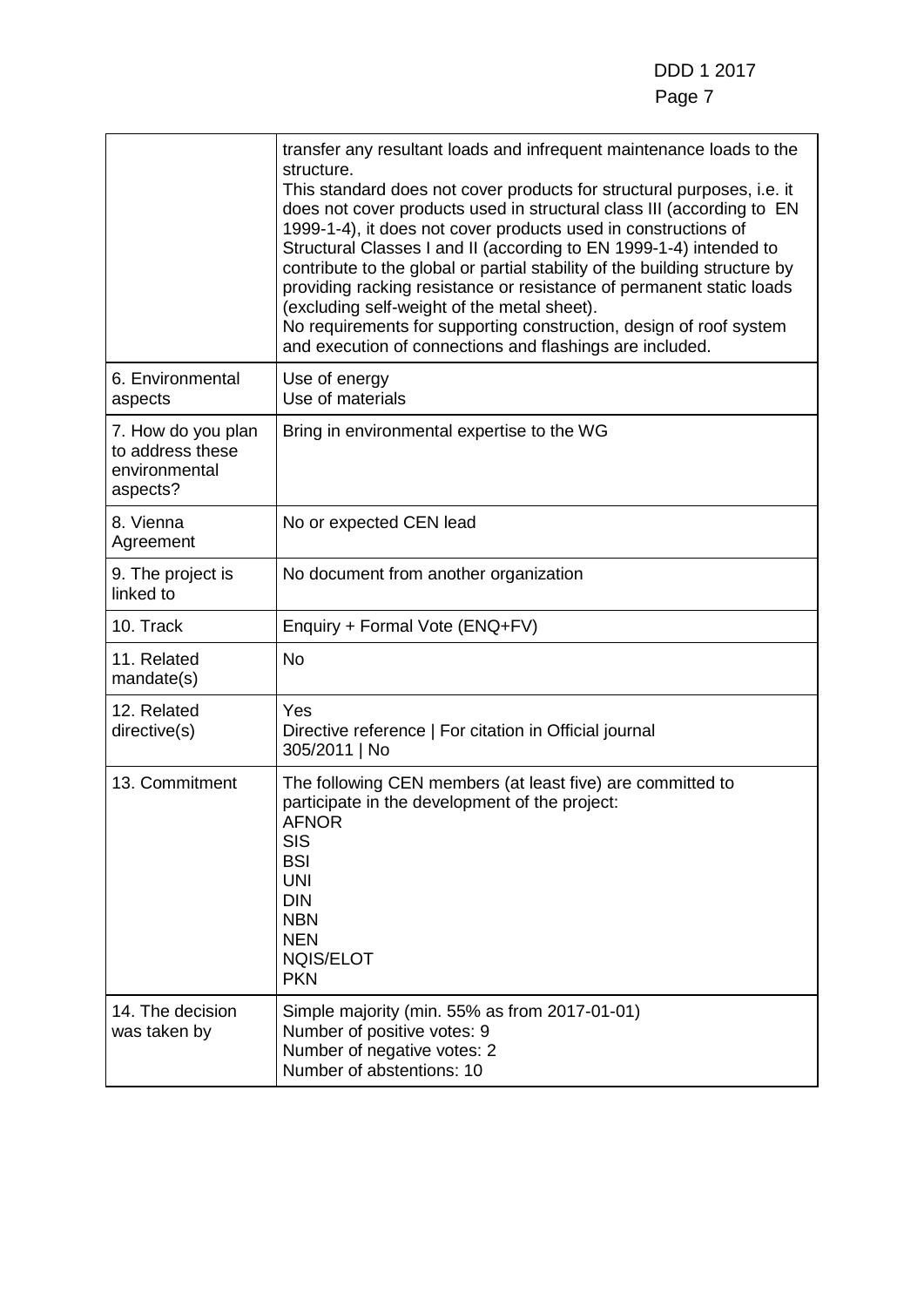## <span id="page-7-0"></span>**Decision CEN/TC 142 5/2016 taken on 2016-08-21**

#### **Subject: Adoption of a New Work Item**

CEN/TC 142 - Woodworking machines - Safety

- having considered the proposal for a new work item as documented in CEN/TC 142 N 1322
- having considered the Guidance Adoption of a new work item in a CEN Technical Committee as documented in the BOSS
- confirming that the new work item falls within its scope
- confirming that the new work item corresponds to real market needs
- confirming that the resources to complete the work below are available
- decides to register the work item described below in its active programme of work

| <b>Section</b>                               | <b>Details</b>                                                                                                                                                                                                                                                                                                                                                                                                                                                                                                                                                                                                                                                                                                                                                                                                                                                                                                               |
|----------------------------------------------|------------------------------------------------------------------------------------------------------------------------------------------------------------------------------------------------------------------------------------------------------------------------------------------------------------------------------------------------------------------------------------------------------------------------------------------------------------------------------------------------------------------------------------------------------------------------------------------------------------------------------------------------------------------------------------------------------------------------------------------------------------------------------------------------------------------------------------------------------------------------------------------------------------------------------|
| 1. Deliverable                               | EN                                                                                                                                                                                                                                                                                                                                                                                                                                                                                                                                                                                                                                                                                                                                                                                                                                                                                                                           |
| 2. This item<br>corresponds to               | A new project                                                                                                                                                                                                                                                                                                                                                                                                                                                                                                                                                                                                                                                                                                                                                                                                                                                                                                                |
| 3. Document<br>developed in drafting<br>body | CEN/TC 142 - Woodworking machines - Safety                                                                                                                                                                                                                                                                                                                                                                                                                                                                                                                                                                                                                                                                                                                                                                                                                                                                                   |
| 4. Title                                     | Woodworking machines â ¿¿ Safety â ¿¿ Part 12: Tenoning / profiling<br>machines                                                                                                                                                                                                                                                                                                                                                                                                                                                                                                                                                                                                                                                                                                                                                                                                                                              |
| 5. Scope                                     | This part of ISO 19085 gives the safety requirements and measures<br>for stationary, manually loaded and unloaded:<br>single end tenoning machines with manual feed sliding table,<br>single end tenoning machines with mechanical feed sliding<br>table,<br>single end tenoning and/or profiling machines with mechanical<br>feed,<br>double end tenoning and/or profiling machines with<br>mechanical feed, also designed to be automatically loaded/unloaded,<br>angular systems for tenoning and profiling with mechanical<br>feed,<br>with maximum work-piece height capacity of 200 mm for single end<br>machines and 500 mm for double end machines, hereinafter referred<br>to as â¿¿machinesâ¿<br>П.<br>It deals with all significant hazards, hazardous situations and events<br>relevant to machines, when operated, adjusted and maintained as<br>intended and under the conditions foreseen by the manufacturer |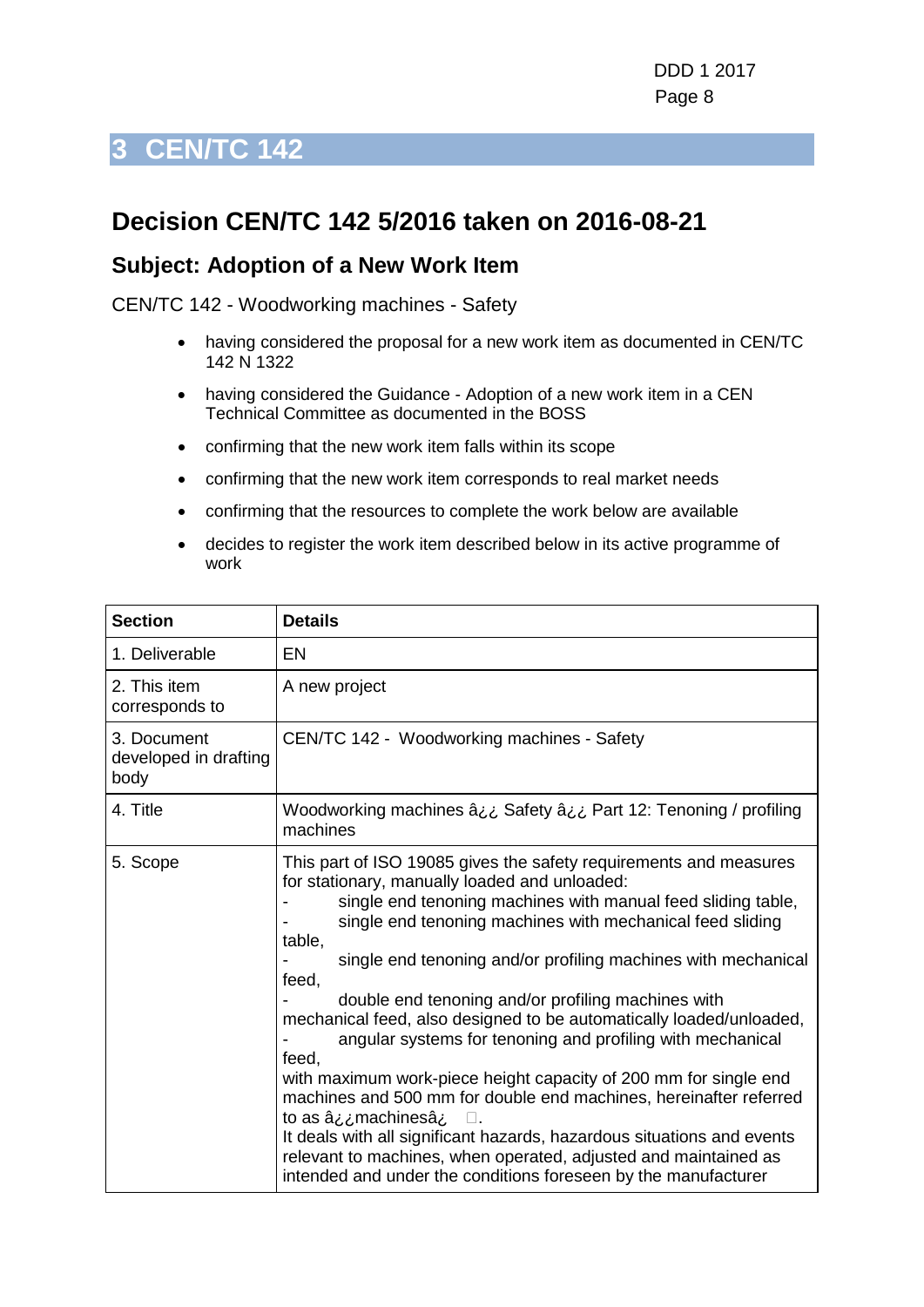#### DDD 1 2017 e de la provincia de la provincia de la provincia de la provincia de la provincia de la provincia de la provinci

|                                                                     | including reasonably foreseeable misuse. Also transport, assembly,<br>dismantling, disabling and scrapping phases are taken into account.                                                                                          |
|---------------------------------------------------------------------|------------------------------------------------------------------------------------------------------------------------------------------------------------------------------------------------------------------------------------|
| 6. Environmental<br>aspects                                         | Noise/Vibration                                                                                                                                                                                                                    |
| 7. How do you plan<br>to address these<br>environmental<br>aspects? | Bring in environmental expertise to the WG                                                                                                                                                                                         |
| 8. Vienna<br>Agreement                                              | Yes - Parallel ISO lead<br>ISO project reference: ISO 19085-12<br>ISO project ID: 67639<br>ISO TC: ISO/TC 39                                                                                                                       |
| 9. The project is<br>linked to                                      | No document from another organization                                                                                                                                                                                              |
| 10. Track                                                           | Enquiry + Formal Vote (ENQ+FV)                                                                                                                                                                                                     |
| 11. Related<br>mandate(s)                                           | Yes<br>M/396                                                                                                                                                                                                                       |
| 12. Related<br>directive(s)                                         | Yes<br>Directive reference   For citation in Official journal<br>2006/42/EC   Yes                                                                                                                                                  |
| 13. Commitment                                                      | The following CEN members (at least five) are committed to<br>participate in the development of the project:<br><b>IPQ</b><br><b>AFNOR</b><br><b>ASI</b><br><b>UNI</b><br>DIN                                                      |
| 14. The decision<br>was taken by                                    | Weighted vote and simple majority<br>Percentage of positive weighted votes (min. 71% before 2017-01-01,<br>min. 65% from 2017-01-01):100<br>Number of positive votes: 8<br>Number of negative votes: 0<br>Number of abstentions: 9 |

## **Decision CEN/TC 142 6/2016 taken on 2016-08-21**

#### **Subject: Adoption of a New Work Item**

CEN/TC 142 - Woodworking machines - Safety

- having considered the proposal for a new work item as documented in CEN/TC 142 N 1323
- having considered the Guidance Adoption of a new work item in a CEN Technical Committee as documented in the BOSS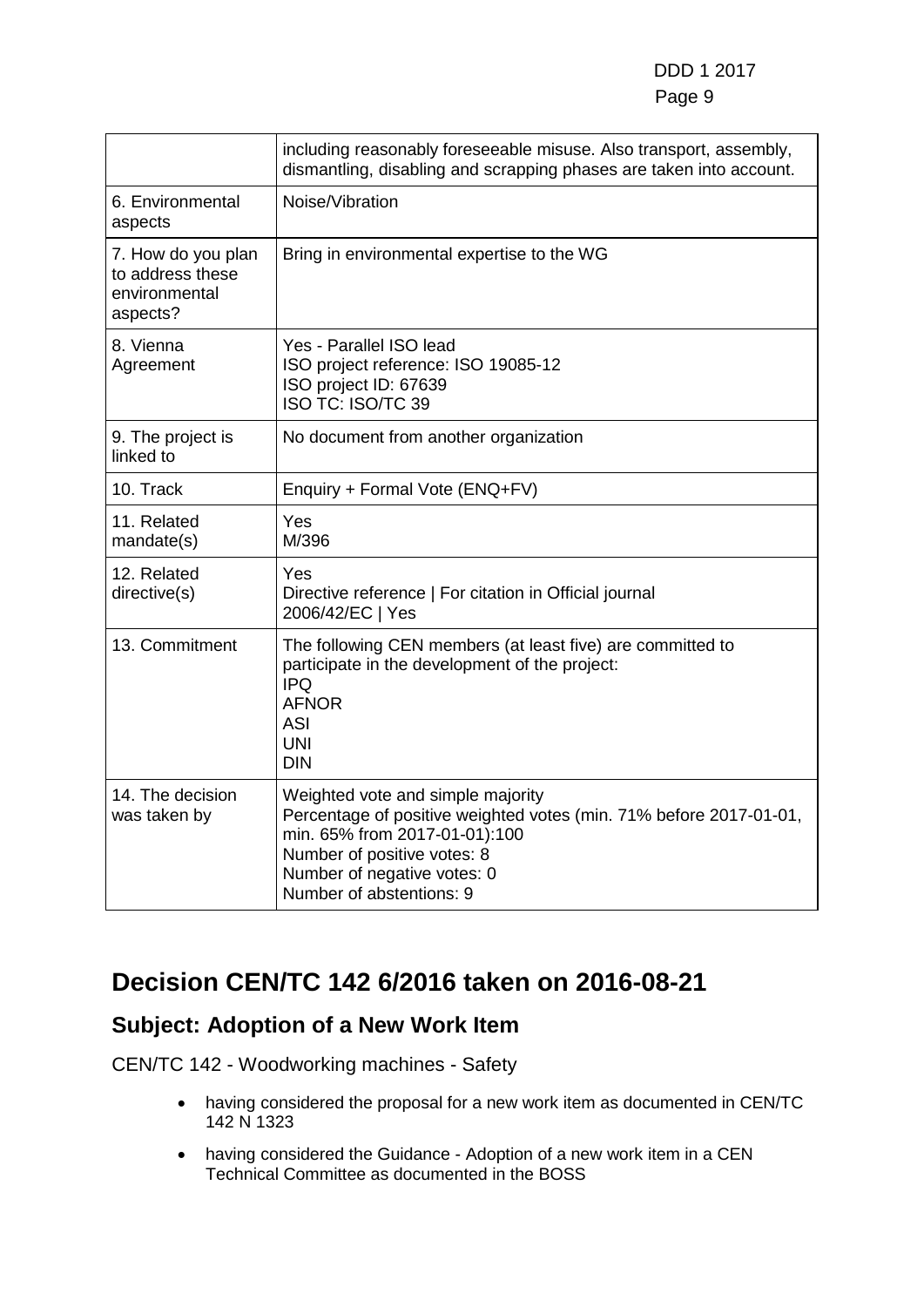- confirming that the new work item falls within its scope
- confirming that the new work item corresponds to real market needs
- confirming that the resources to complete the work below are available
- decides to register the work item described below in its active programme of work

| <b>Section</b>                                                      | <b>Details</b>                                                                                                                                                                                                                                                                                                                                                                                                                                                                                                                                                                                                                                                                                                                                                                                                                                                                                                                             |
|---------------------------------------------------------------------|--------------------------------------------------------------------------------------------------------------------------------------------------------------------------------------------------------------------------------------------------------------------------------------------------------------------------------------------------------------------------------------------------------------------------------------------------------------------------------------------------------------------------------------------------------------------------------------------------------------------------------------------------------------------------------------------------------------------------------------------------------------------------------------------------------------------------------------------------------------------------------------------------------------------------------------------|
| 1. Deliverable                                                      | EN                                                                                                                                                                                                                                                                                                                                                                                                                                                                                                                                                                                                                                                                                                                                                                                                                                                                                                                                         |
| 2. This item<br>corresponds to                                      | A new project                                                                                                                                                                                                                                                                                                                                                                                                                                                                                                                                                                                                                                                                                                                                                                                                                                                                                                                              |
| 3. Document<br>developed in drafting<br>body                        | CEN/TC 142 - Woodworking machines - Safety                                                                                                                                                                                                                                                                                                                                                                                                                                                                                                                                                                                                                                                                                                                                                                                                                                                                                                 |
| 4. Title                                                            | Woodworking machines â¿¿ Safety â¿¿ Part 13: Multi-blade rip<br>sawing machines with manual loading and/or unloading                                                                                                                                                                                                                                                                                                                                                                                                                                                                                                                                                                                                                                                                                                                                                                                                                       |
| 5. Scope                                                            | This international standard deals with all significant hazards,<br>hazardous situations and events relevant to stationary multi-blade rip<br>sawing machines, hereinafter referred to as $a_{i}$ machines $a_{i}$<br>$\square$ ,<br>designed to cut solid wood and material with similar physical<br>characteristics as wood, when operated, adjusted and maintained as<br>intended and under the conditions foreseen by the manufacturer<br>including reasonably foreseeable misuse. Also transport, assembly,<br>dismantling, disabling and scrapping phases are taken into account.<br>This international standard does not apply to machines with vertical<br>roller feed or vertical chain conveyor feed or machines designed to<br>make the first rip cut on a log.<br>This international standard does not deal with specific hazards related<br>to the combination of single machines with any other machine as part<br>of a line. |
| 6. Environmental<br>aspects                                         | Noise/Vibration                                                                                                                                                                                                                                                                                                                                                                                                                                                                                                                                                                                                                                                                                                                                                                                                                                                                                                                            |
| 7. How do you plan<br>to address these<br>environmental<br>aspects? | Bring in environmental expertise to the WG                                                                                                                                                                                                                                                                                                                                                                                                                                                                                                                                                                                                                                                                                                                                                                                                                                                                                                 |
| 8. Vienna<br>Agreement                                              | Yes - Parallel ISO lead<br>ISO project reference: ISO 19085-13<br>ISO project ID: 67640<br>ISO TC: ISO/TC 39                                                                                                                                                                                                                                                                                                                                                                                                                                                                                                                                                                                                                                                                                                                                                                                                                               |
| 9. The project is<br>linked to                                      | No document from another organization                                                                                                                                                                                                                                                                                                                                                                                                                                                                                                                                                                                                                                                                                                                                                                                                                                                                                                      |
| 10. Track                                                           | Enquiry + Formal Vote (ENQ+FV)                                                                                                                                                                                                                                                                                                                                                                                                                                                                                                                                                                                                                                                                                                                                                                                                                                                                                                             |
| 11. Related                                                         | Yes                                                                                                                                                                                                                                                                                                                                                                                                                                                                                                                                                                                                                                                                                                                                                                                                                                                                                                                                        |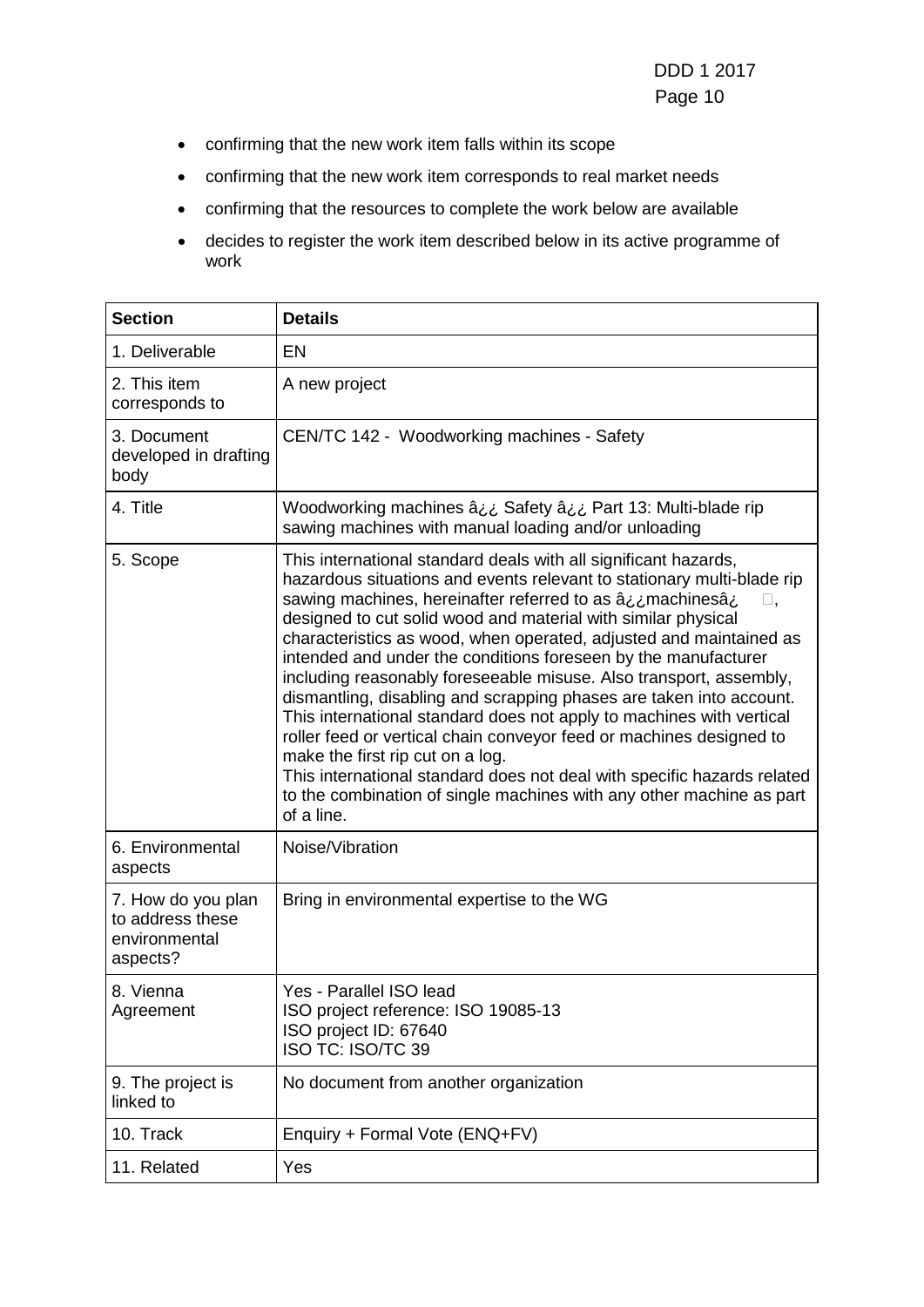| mandate(s)                       | M/396                                                                                                                                                                                                                              |
|----------------------------------|------------------------------------------------------------------------------------------------------------------------------------------------------------------------------------------------------------------------------------|
| 12. Related<br>directive(s)      | Yes<br>Directive reference   For citation in Official journal<br>2006/42/EC   Yes                                                                                                                                                  |
| 13. Commitment                   | The following CEN members (at least five) are committed to<br>participate in the development of the project:<br><b>IPQ</b><br><b>AFNOR</b><br>ASI<br>UNI<br><b>DIN</b>                                                             |
| 14. The decision<br>was taken by | Weighted vote and simple majority<br>Percentage of positive weighted votes (min. 71% before 2017-01-01,<br>min. 65% from 2017-01-01):100<br>Number of positive votes: 8<br>Number of negative votes: 0<br>Number of abstentions: 9 |

## <span id="page-10-0"></span>**Decision CEN/TC 155 1309/2016 taken on 2016-10-14**

### **Subject: Adoption of a Preliminary Work Item**

CEN/TC 155 Plastics piping systems and ducting systems

- having considered the proposal for a new work item as documented in CEN/TC 155 N
- having considered the Guidance Adoption of a new work item in a CEN Technical Committee as documented in the BOSS
- confirming that the new work item falls within its scope
- confirming that the new work item corresponds to real market needs
- confirming that the resources to complete the work below are available
- decides to register the work item described below in its active programme of work

| <b>Section</b>                 | <b>Details</b> |
|--------------------------------|----------------|
| 1. Deliverable                 | TS             |
| 2. This item<br>corresponds to | A new project  |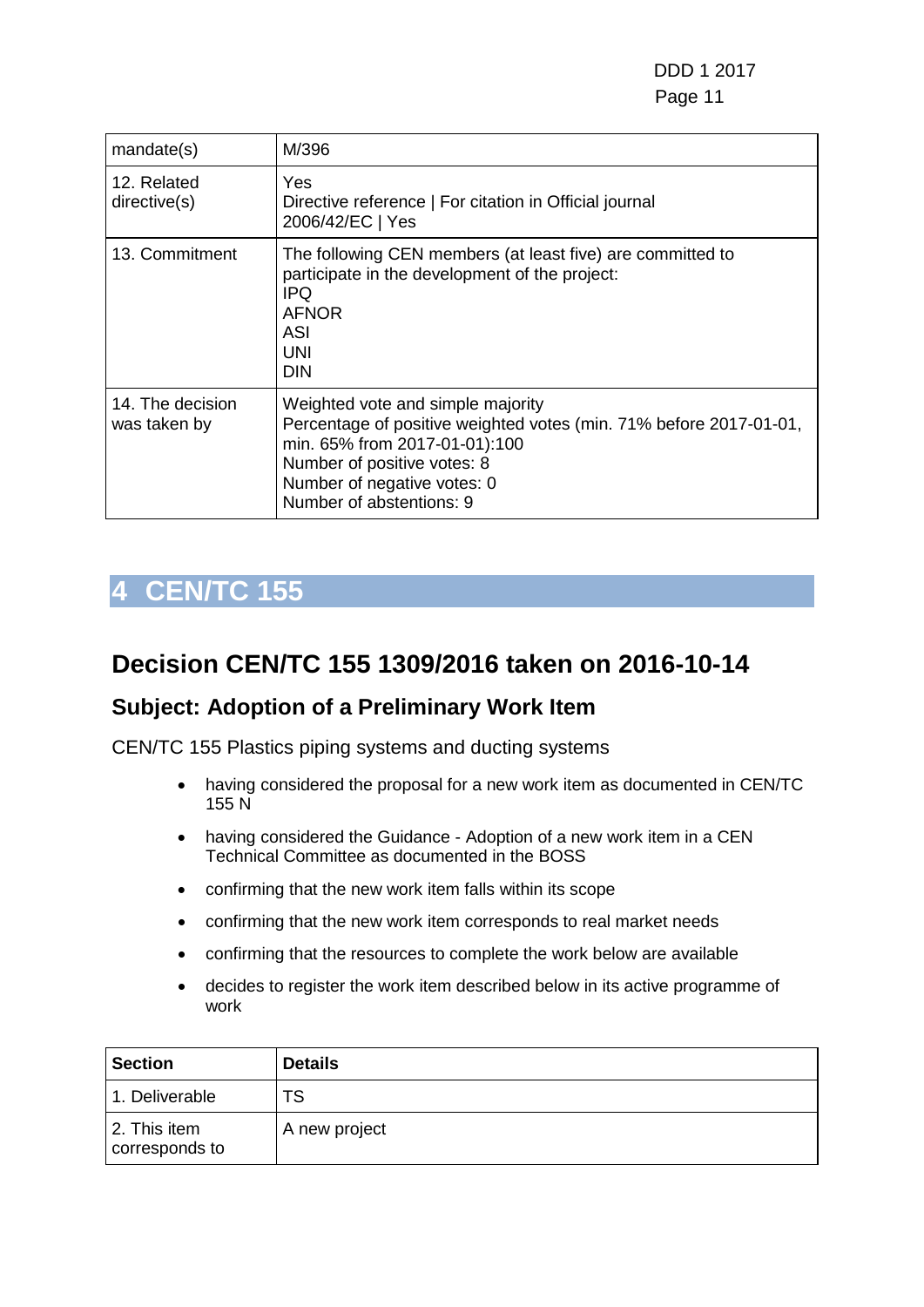| 3. Document<br>developed in drafting<br>body                                             | CEN/TC 155 - Plastics piping systems and ducting systems                                                                                                                                                                                                                                                                                                                                                                                                                                                                                                                                                                                                                                                                                    |
|------------------------------------------------------------------------------------------|---------------------------------------------------------------------------------------------------------------------------------------------------------------------------------------------------------------------------------------------------------------------------------------------------------------------------------------------------------------------------------------------------------------------------------------------------------------------------------------------------------------------------------------------------------------------------------------------------------------------------------------------------------------------------------------------------------------------------------------------|
| 4. Title                                                                                 | Plastic piping systems for underground cable duct âij Specification<br>of alternative and additional characteristics and tests for thermoplastic<br>solid wall conduit systems                                                                                                                                                                                                                                                                                                                                                                                                                                                                                                                                                              |
| 5. Scope                                                                                 | This Technical Specification specifies the additional and alternative<br>requirements for solid wall conduit systems made of PE, PP and PVC.<br>This Technical Specification also specifies the test parameters for the<br>test methods referred in this Technical Specification.<br>This Technical Specification is applicable to pipes and fittings with or<br>without integral socket.<br>The fittings can be manufactured by injection-moulding or be<br>fabricated from pipes and/or mouldings.<br>The components in a thermoplastic solid wall conduit systems can<br>consist of different thermoplastics materials or non-thermoplastics<br>materials.<br>NOTE: This CEN/TS XXXXX can only be used in connection with EN<br>50626-2. |
| 6. Environmental<br>aspects -<br><b>OPTIONAL</b>                                         | Other: Not addressed by CEN/TC 155                                                                                                                                                                                                                                                                                                                                                                                                                                                                                                                                                                                                                                                                                                          |
| 7. How do you plan<br>to address these<br>environmental<br>aspects? -<br><b>OPTIONAL</b> | Other: not applicable                                                                                                                                                                                                                                                                                                                                                                                                                                                                                                                                                                                                                                                                                                                       |
| 8. Track                                                                                 | Vote on TS/TR by correspondence                                                                                                                                                                                                                                                                                                                                                                                                                                                                                                                                                                                                                                                                                                             |
| 9. Related<br>mandate(s)                                                                 | <b>No</b>                                                                                                                                                                                                                                                                                                                                                                                                                                                                                                                                                                                                                                                                                                                                   |
| 10. Related<br>directive(s)                                                              | <b>No</b>                                                                                                                                                                                                                                                                                                                                                                                                                                                                                                                                                                                                                                                                                                                                   |
| 11. The decision<br>was taken by                                                         | Simple majority<br>Number of positive votes: 12<br>Number of negative votes: 1<br>Number of abstentions: 6                                                                                                                                                                                                                                                                                                                                                                                                                                                                                                                                                                                                                                  |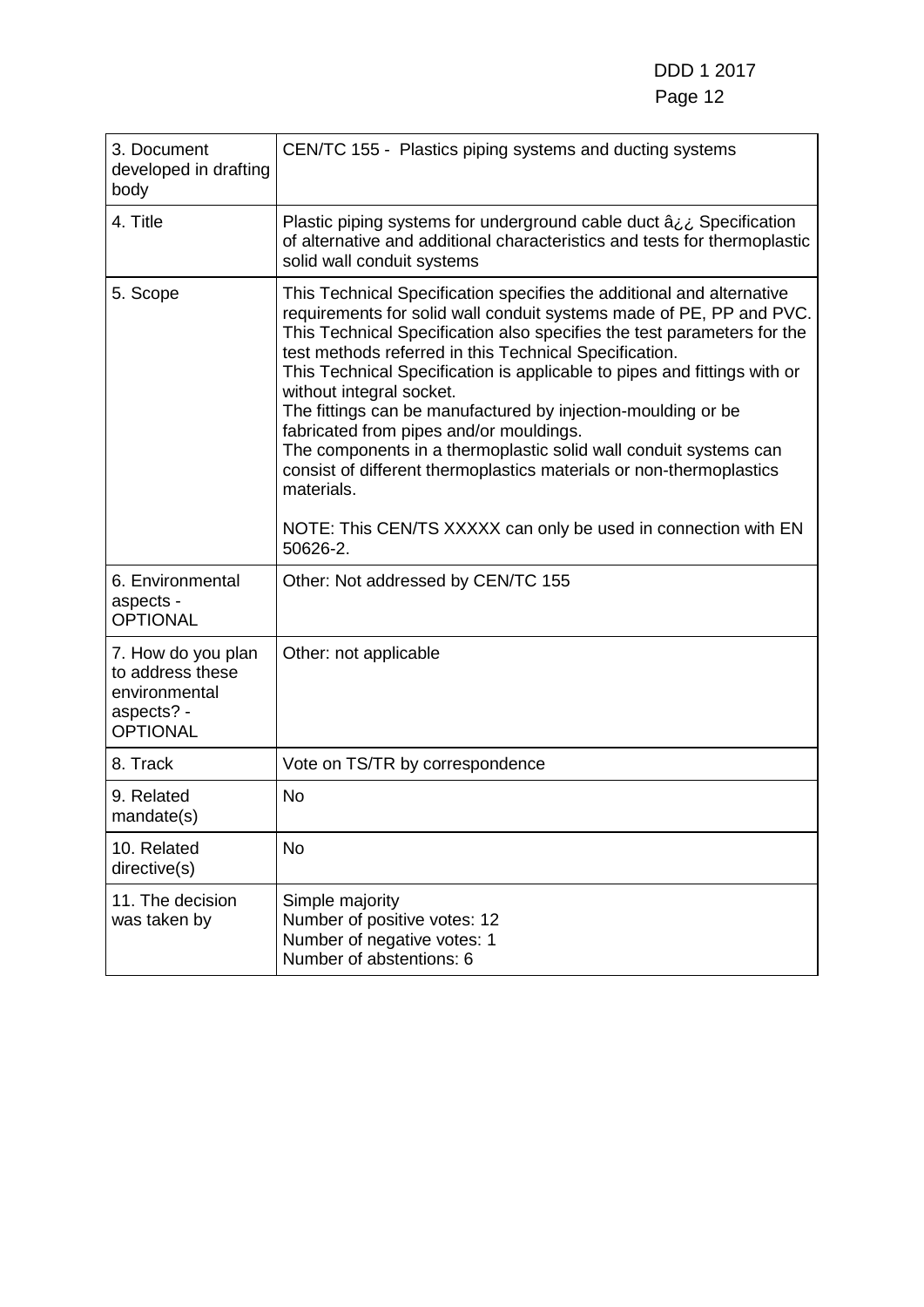## **Decision CEN/TC 155 1313/2016 taken on 2016-11-24**

#### **Subject: 3 year time-frame for the development of WI 00155830 - 9 month Tolerance Request.**

CEN/TC 155 Plastics piping systems and ducting systems

- 1. considering Resolution BT 34/2002 by which BT decided that any work item to result in an EN, registered after 2002-10-31, shall normally result in an EN after 3 years and set maximum times between well identified stages, as well as Resolution BT 42/2003 deciding on variant timeframes;
- 2. considering Resolution BT 42/2008 allowing the CEN/TCs, for well identified and justified reasons, to claim one tolerance of 9 months, applicable to the target dates for submission of a draft to CCMC (or ISO/CS in case of Vienna Agreement â¿¿ CEN Lead) for the relevant procedure(s) (i.e. CEN Enquiry and/or Formal Vote, UAP, TCA);
- 3. considering that for work item *00155830 - prEN 1401-1 rev - Plastics piping systems for non-pressure underground drainage and sewerage - Unplasticized poly(vinyl chloride) (PVC-U) - Part 1: Specifications for pipes, fittings and the system*, it proves impossible to Dispatch ENQ draft to CMC by 2017-04-02;
- 4. claims a tolerance of 9 months (i.e. a postponement of 9 months of the deadlines for all the stages not yet reached) for the following reasons: WG 6 is working on the revision of the new Annex  $a_{i,i}$ Utilization of non-virgin materialâ;  $\frac{1}{2}$  materialâ;  $\frac{1}{2}$  and the CEN 1401  $\frac{1}{2}$  for the CEN 1401  $\frac{1}{2}$  for the CEN 1401
- 5. confirms that CEN/TC 155 will Dispatch ENQ draft to CMC (or ISO/CS in case of Vienna Agreement - CEN Lead) by 2018-01-02 at the latest.

The decision was taken by simple majority with 17 positive vote(s), 0 negative vote(s) and 0 abstention(s).

# <span id="page-12-0"></span>**5 CEN/TC 190**

## **DECISION No 018 taken by CEN/TC 190 on 2016-11-23**

CEN/TC 190 decides for the revision of EN 1563:

- considering Resolution BT 34/2002 by which BT decided that any work item to result in an EN, registered after 2002-10-31, shall normally result in an EN after 3 years and set maximum times between well identified stages, as well as Resolution BT 42/2003 deciding on variant timeframes;
- considering Resolution BT 42/2008 allowing the CEN/TCs, for well identified and justified reasons, to claim *one* tolerance of *9 months,* applicable to the target dates for submission of a draft to CCMC (or ISO/CS in case of Vienna Agreement – CEN Lead) for the relevant procedure(s) (i.e. CEN Enquiry and/or Formal Vote, UAP, TCA);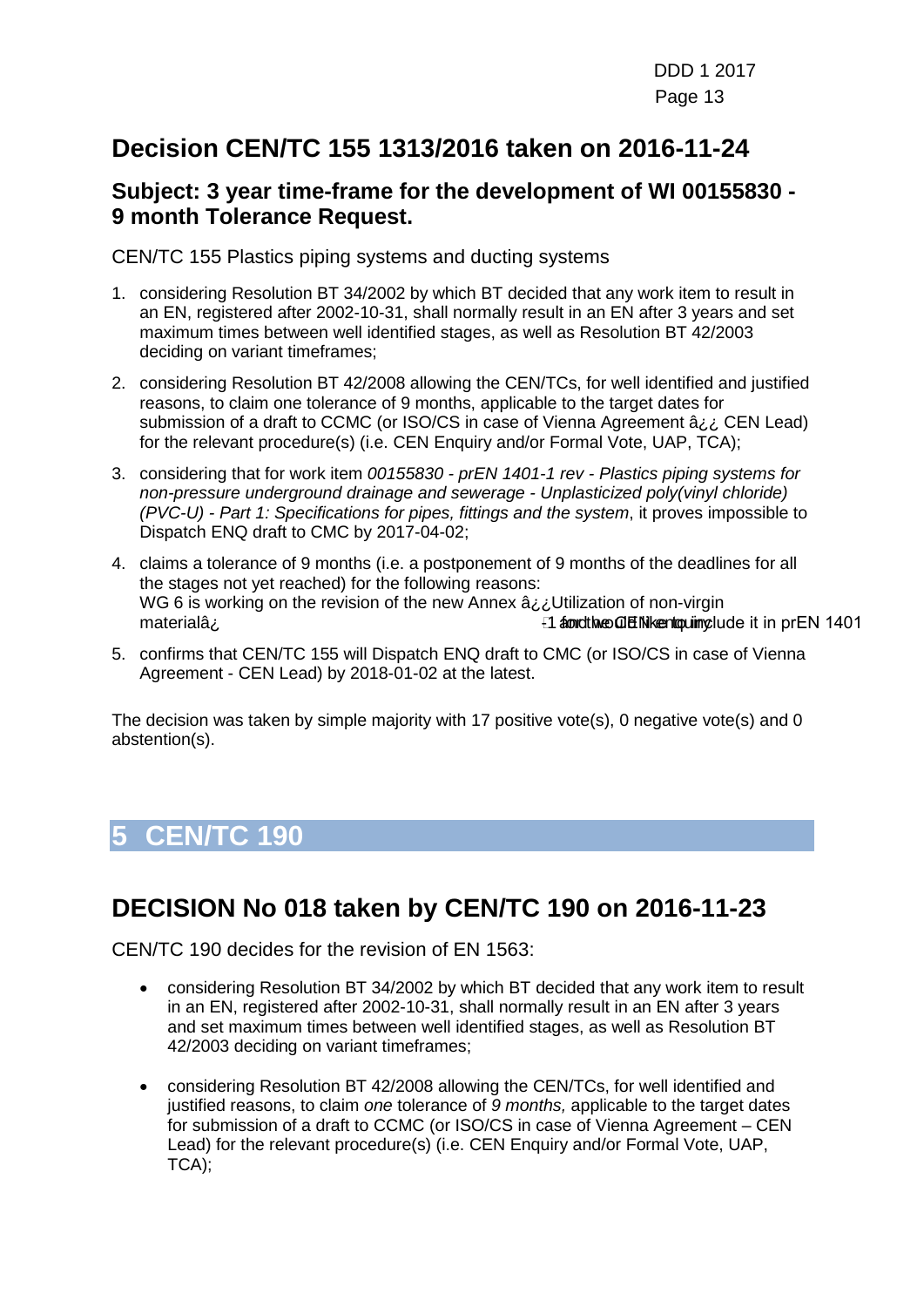- considering that for work item 00190073 "Founding Spheroidal graphite cast irons"*,*  it proves **impossible to provide a draft for Formal Vote by 2017-02-03** ("**Dispatch FV draft to CMC: 2017-02-03**");
- claims a tolerance of *9* months (i.e. a postponement of 9 months of the deadlines for all the stages not yet reached) **for the following reasons: the 2nd enquiry will be finished on 2017-02-09;**

• confirms that a draft will be sent to CCMC (or ISO/CS in case of Vienna Agreement – CEN Lead) for submission **to Formal Vote by 2017-11-03** at the latest.

The decision was taken by unanimity.

## **DECISION No 026 taken by CEN/TC 190 on 2016-11-23**

CEN/TC 190 decides for the revision of EN 287-6 to appoint Mr. Stellmacher as project leader.

- considering Resolution BT 34/2002 by which BT decided that any work item to result in an EN, registered after 2002-10-31, shall normally result in an EN after 3 years and set maximum times between well identified stages, as well as Resolution BT 42/2003 deciding on variant timeframes;
- considering Resolution BT 42/2008 allowing the CEN/TCs, for well identified and justified reasons, to claim *one* tolerance of *9 months,* applicable to the target dates for submission of a draft to CCMC (or ISO/CS in case of Vienna Agreement – CEN Lead) for the relevant procedure(s) (i.e. CEN Enquiry and/or Formal Vote, UAP, TCA);
- considering that for work item 00190073 "Founding Spheroidal graphite cast irons"*,*  it proves **impossible to provide a draft for Formal Vote by 2017-02-03** ("**Dispatch FV draft to CMC: 2017-02-03**");
- **claims a tolerance of** *9* **months** (i.e. a postponement of 9 months of the deadlines for all the stages not yet reached) **for the following reasons: the convenor of the working group CEN/TC 190/WG 13 is no longer responsible. Due to this fact a project leader was appointed on 23rd November 2016 to handle the comments received during the CEN enquiry.**

• confirms that a draft will be sent to CCMC (or ISO/CS in case of Vienna Agreement – CEN Lead) for submission to **Formal Vote by 2017-11-03** at the latest.

The decision was taken by unanimity.

## **DECISION No 027 taken by CEN/TC 190 on 2016-11-23**

CEN/TC 190 decides for the revision of EN 1011-8 to appoint Mr. Stellmacher as project leader.

• considering Resolution BT 34/2002 by which BT decided that any work item to result in an EN, registered after 2002-10-31, shall normally result in an EN after 3 years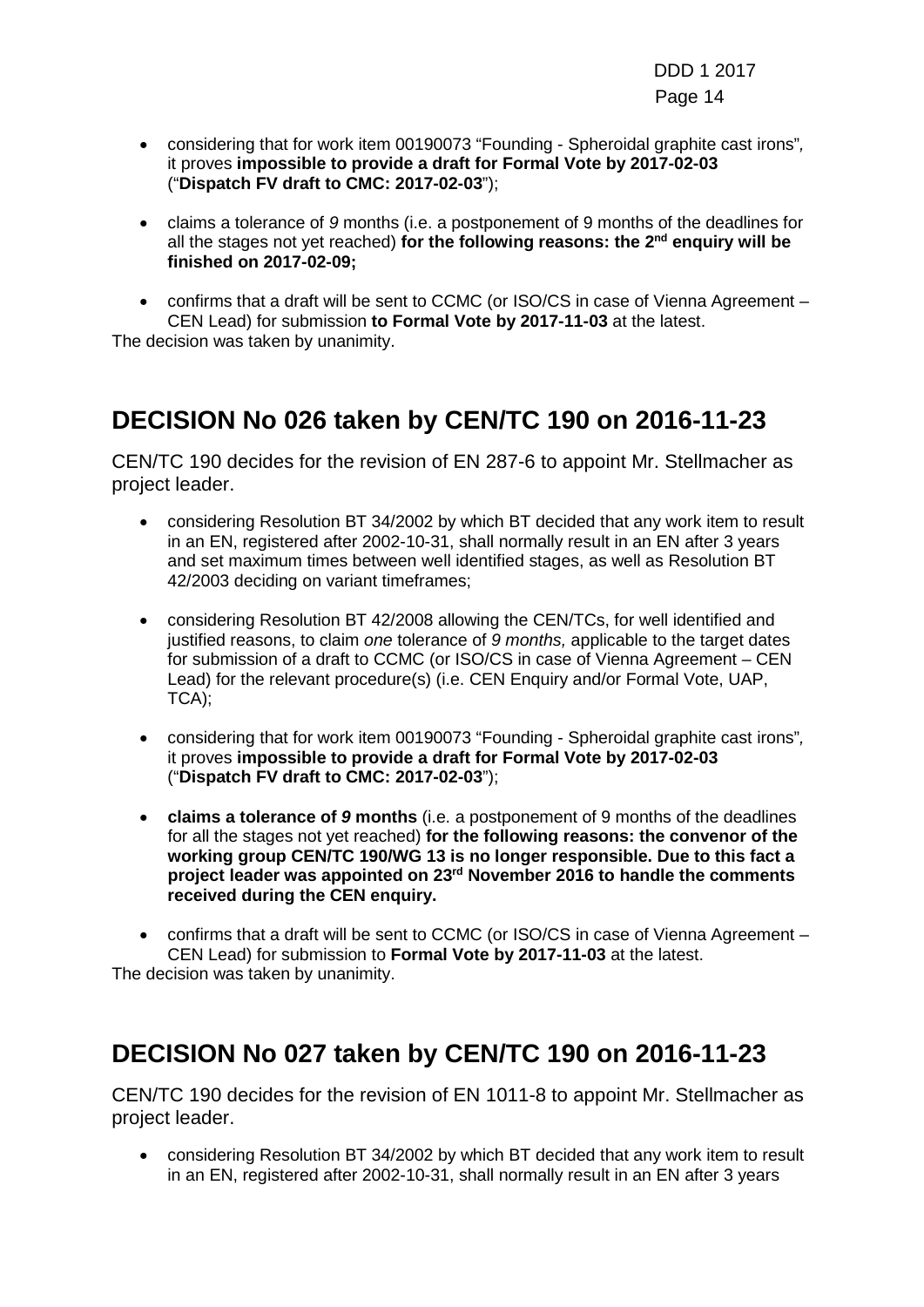and set maximum times between well identified stages, as well as Resolution BT 42/2003 deciding on variant timeframes;

- considering Resolution BT 42/2008 allowing the CEN/TCs, for well identified and justified reasons, to claim *one* tolerance of *9 months,* applicable to the target dates for submission of a draft to CCMC (or ISO/CS in case of Vienna Agreement – CEN Lead) for the relevant procedure(s) (i.e. CEN Enquiry and/or Formal Vote, UAP, TCA);
- considering that for work item 00190073 "Founding Spheroidal graphite cast irons"*,*  it proves **impossible to provide a draft for Formal Vote by 2017-02-03** ("**Dispatch FV draft to CMC: 2017-02-03**");
- **claims a tolerance of** *9* **months** (i.e. a postponement of 9 months of the deadlines for all the stages not yet reached) **for the following reasons: the convenor of the working group CEN/TC 190/WG 13 is no longer responsible. Due to this fact a project leader was appointed on 23rd November 2016 to handle the comments received during the CEN enquiry.**
- confirms that a draft will be sent to CCMC (or ISO/CS in case of Vienna Agreement CEN Lead) for submission to **Formal Vote by 2017-11-03** at the latest.

The decision was taken by unanimity.

## <span id="page-14-0"></span>**6 CEN/TC 194**

## **Decision CEN/TC 194 27/2016 taken on 2016-12-19**

#### **Subject: Adoption of a New Work Item**

CEN/TC 194 Utensils in contact with food

- having considered the proposal for a new work item as documented in CEN/TC 194 N 448
- having considered the Guidance Adoption of a new work item in a CEN Technical Committee as documented in the BOSS
- confirming that the new work item falls within its scope
- confirming that the new work item corresponds to real market needs
- confirming that the resources to complete the work below are available
- decides to register the work item described below in its active programme of work

| <b>Section</b> | <b>Details</b> |
|----------------|----------------|
| 1. Deliverable | EN             |
| 2. This item   | A new project  |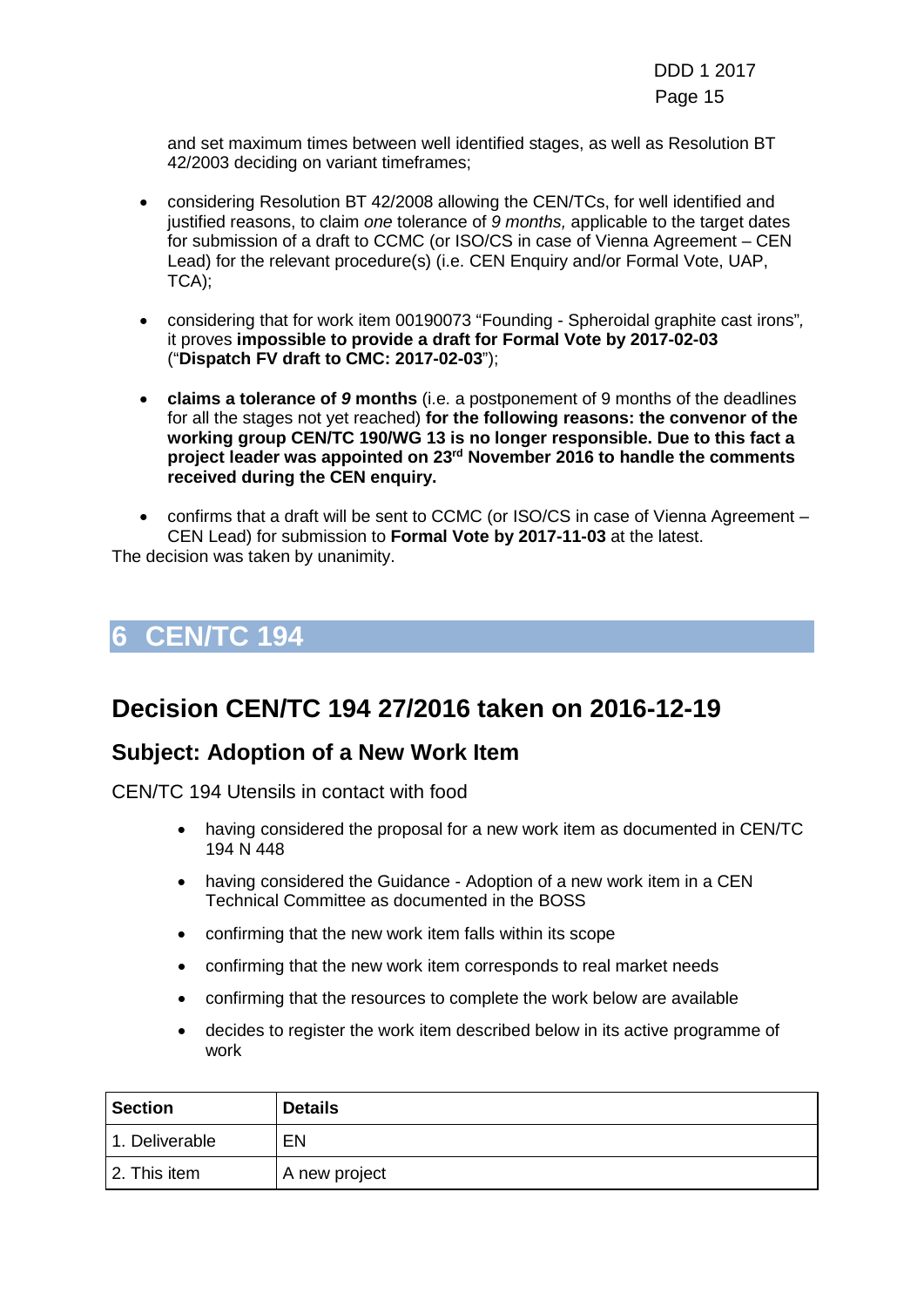| corresponds to                                                      |                                                                                                                                                                                                                                     |
|---------------------------------------------------------------------|-------------------------------------------------------------------------------------------------------------------------------------------------------------------------------------------------------------------------------------|
| 3. Document<br>developed in drafting<br>body                        | CEN/TC 194 - Utensils in contact with food                                                                                                                                                                                          |
| 4. Title                                                            | Materials and articles in contact with foodstuffs - Cutlery and table<br>halloware - Part 9: Requirements for ceramic knives                                                                                                        |
| 5. Scope                                                            | This part specifies requirements and test methods for ceramic knives                                                                                                                                                                |
| 6. Environmental<br>aspects                                         | None of the above: None of the above - Adoption of ISO 8442-9                                                                                                                                                                       |
| 7. How do you plan<br>to address these<br>environmental<br>aspects? | Other: Adoption of ISO 8442-9                                                                                                                                                                                                       |
| 8. Vienna<br>Agreement                                              | Yes - Parallel ISO lead<br>ISO project reference: ISO 8442-9<br>ISO project ID: 66329<br>ISO TC: ISO/TC 186                                                                                                                         |
| 9. The project is<br>linked to                                      | No document from another organization                                                                                                                                                                                               |
| 10. Track                                                           | Enquiry + Formal Vote (ENQ+FV)                                                                                                                                                                                                      |
| 11. Related<br>mandate(s)                                           | <b>No</b>                                                                                                                                                                                                                           |
| 12. Related<br>directive(s)                                         | <b>No</b>                                                                                                                                                                                                                           |
| 13. Commitment                                                      | The following CEN members (at least five) are committed to<br>participate in the development of the project:<br><b>AFNOR</b><br><b>ASRO</b><br><b>LST</b><br><b>BDS</b><br><b>UNMZ</b><br>NQIS/ELOT<br><b>HZN</b>                   |
| 14. The decision<br>was taken by                                    | Weighted vote and simple majority<br>Percentage of positive weighted votes (min. 71% before 2017-01-01,<br>min. 65% from 2017-01-01):100<br>Number of positive votes: 7<br>Number of negative votes: 0<br>Number of abstentions: 12 |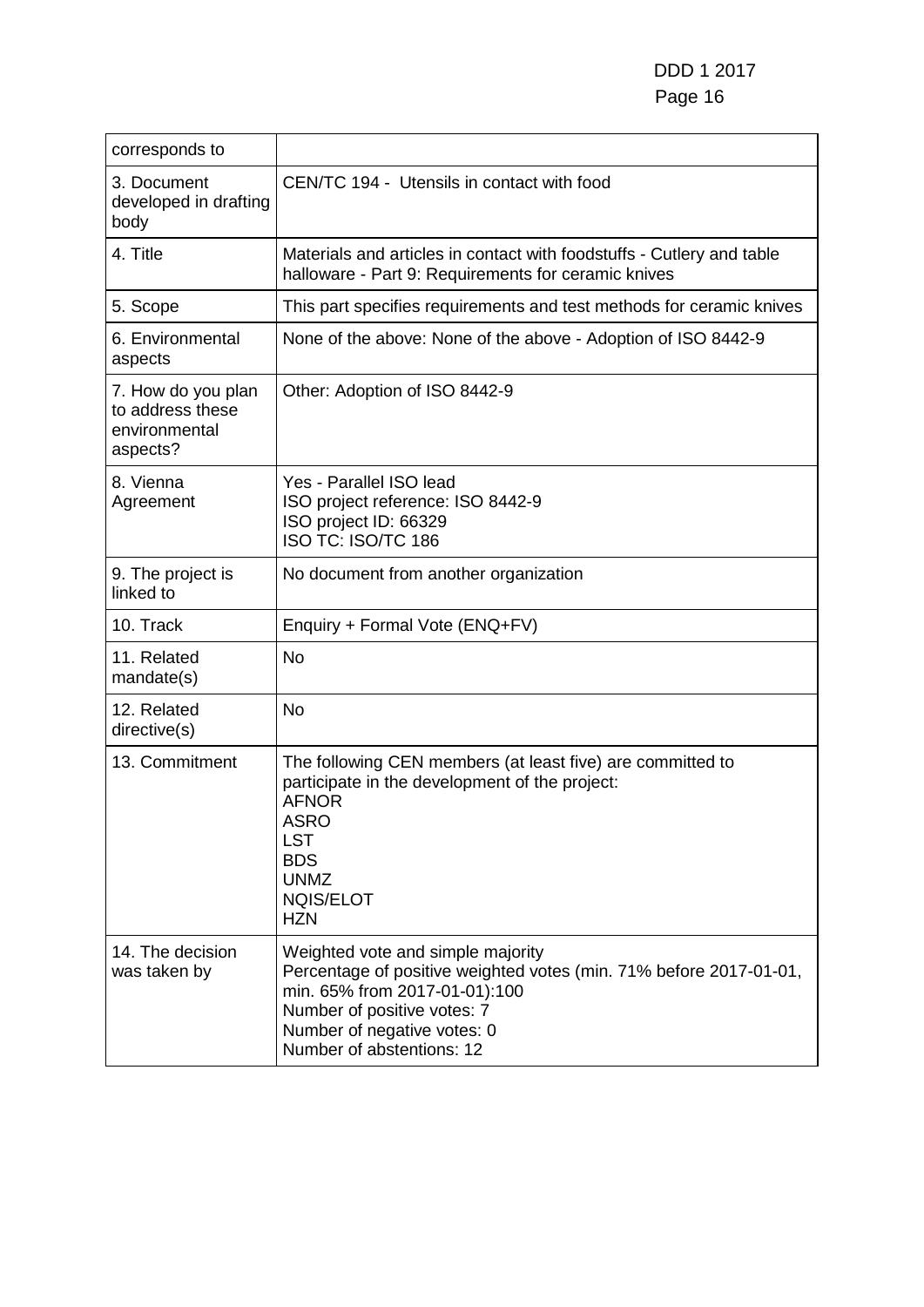## <span id="page-16-0"></span>**Decision CEN/TC 207 643/2016 taken on 2016-11-25**

### **Subject: Adoption of a Preliminary Work Item**

#### CEN/TC 207 Furniture

- having considered the proposal for a new work item as documented in CEN/TC 207 N
- having considered the Guidance Adoption of a new work item in a CEN Technical Committee as documented in the BOSS
- confirming that the new work item falls within its scope
- confirming that the new work item corresponds to real market needs
- confirming that the resources to complete the work below are available
- decides to register the work item described below in its active programme of work

| <b>Section</b>                                   | <b>Details</b>                                                                                                                                                                                                                                                                                                                                                                                                                                                                                                                                                                        |
|--------------------------------------------------|---------------------------------------------------------------------------------------------------------------------------------------------------------------------------------------------------------------------------------------------------------------------------------------------------------------------------------------------------------------------------------------------------------------------------------------------------------------------------------------------------------------------------------------------------------------------------------------|
| 1. Deliverable                                   | EN                                                                                                                                                                                                                                                                                                                                                                                                                                                                                                                                                                                    |
| 2. This item<br>corresponds to                   | A new project                                                                                                                                                                                                                                                                                                                                                                                                                                                                                                                                                                         |
| 3. Document<br>developed in drafting<br>body     | CEN/TC 207/WG 4 - Requirements for Outdoor furniture                                                                                                                                                                                                                                                                                                                                                                                                                                                                                                                                  |
| 4. Title                                         | Street Furniture â¿¿ Seating â¿¿ Safety requirements                                                                                                                                                                                                                                                                                                                                                                                                                                                                                                                                  |
| 5. Scope                                         | This document specifies requirements and test methods for seating<br>for the specific use of street furniture.<br>NOTE Test methods will be added in the document if there are<br>unique. If not, it will be deleted.<br>It includes normal and reasonably foreseeable use including improper<br>use.<br>It does not include damage caused by vandalism.<br>It does not include assessment of ageing or degradation.<br>The tests are designed to evaluate structural strength of street<br>furniture without regard to materials, design/construction or<br>manufacturing processes. |
| 6. Environmental<br>aspects -<br><b>OPTIONAL</b> |                                                                                                                                                                                                                                                                                                                                                                                                                                                                                                                                                                                       |
| 7. How do you plan<br>to address these           |                                                                                                                                                                                                                                                                                                                                                                                                                                                                                                                                                                                       |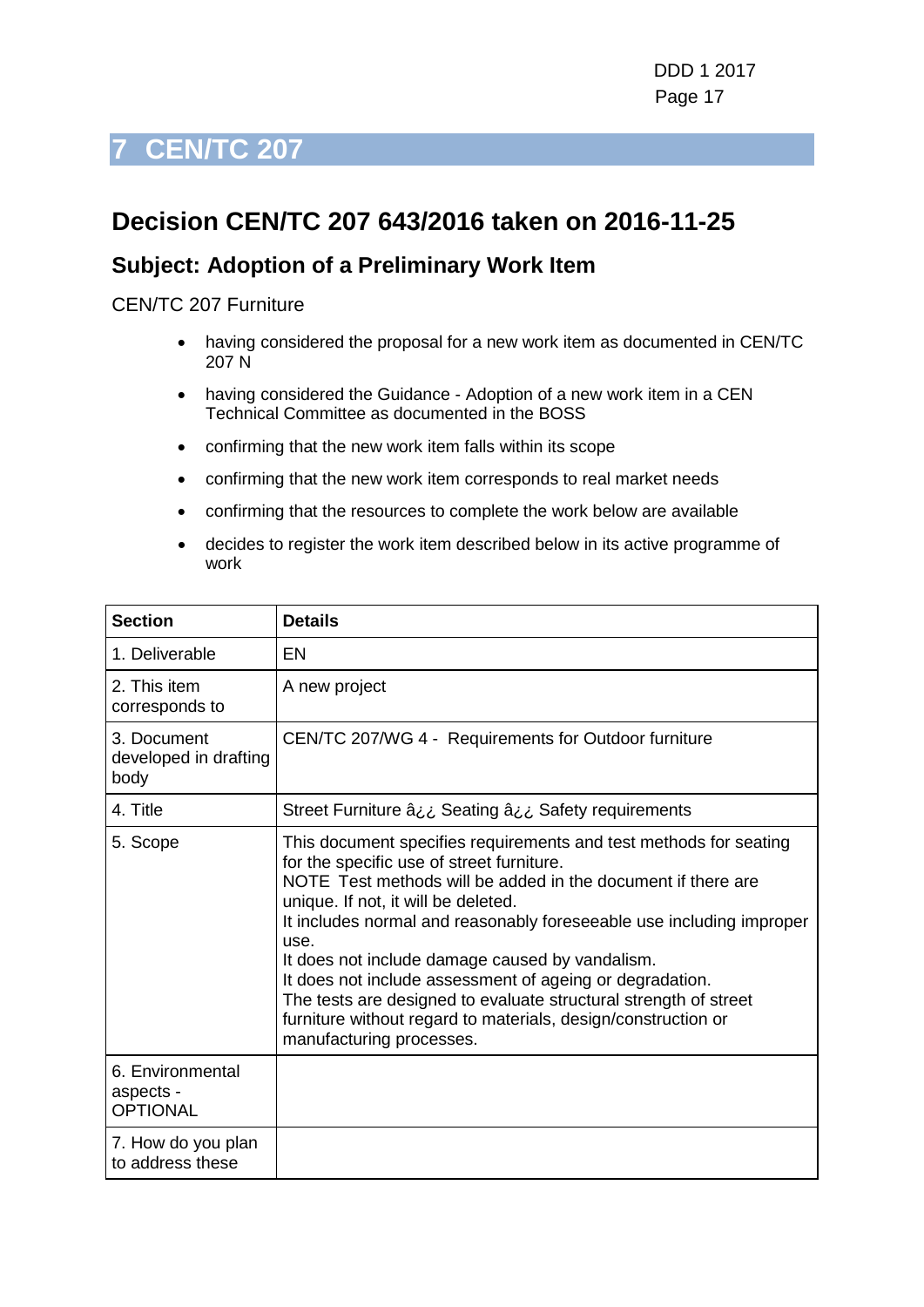| environmental<br>aspects? -<br><b>OPTIONAL</b> |                                                                                                            |
|------------------------------------------------|------------------------------------------------------------------------------------------------------------|
| 8. Track                                       | Enquiry + Formal Vote (ENQ+FV)                                                                             |
| 9. Related<br>mandate(s)                       | <b>No</b>                                                                                                  |
| 10. Related<br>directive(s)                    | <b>No</b>                                                                                                  |
| 11. The decision<br>was taken by               | Simple majority<br>Number of positive votes: 13<br>Number of negative votes: 0<br>Number of abstentions: 8 |

## <span id="page-17-0"></span>**Decision CEN/TC 248 33/2016 taken on 2016-12-02**

### **Subject: Activation of preliminary Work Item 00248599**

CEN/TC 248 - Textiles and textile products

- having considered the proposal for the activation of work item 00248599 currently registered at preliminary stage 00.60 as documented in CEN/TC 248 N N1418
- having considered the Guidance Adoption of a new work item in a CEN Technical Committee as documented in the BOSS
- confirming that the new work item falls within its scope
- confirming that the new work item corresponds to real market needs
- confirming that the resources to complete the work below are available
- decides to register the work item described below in its active programme of work

| <b>Section</b>                               | <b>Details</b>                                                                         |
|----------------------------------------------|----------------------------------------------------------------------------------------|
| 1. Deliverable                               | EN                                                                                     |
| 2. This item<br>corresponds to               | A new project                                                                          |
| 3. Document<br>developed in drafting<br>body | CEN/TC 248/WG 26 - Textiles - Test methods for analysis of EC<br>restricted substances |
| 4. Title                                     | Textiles - Determination of metal content - Determination of lead                      |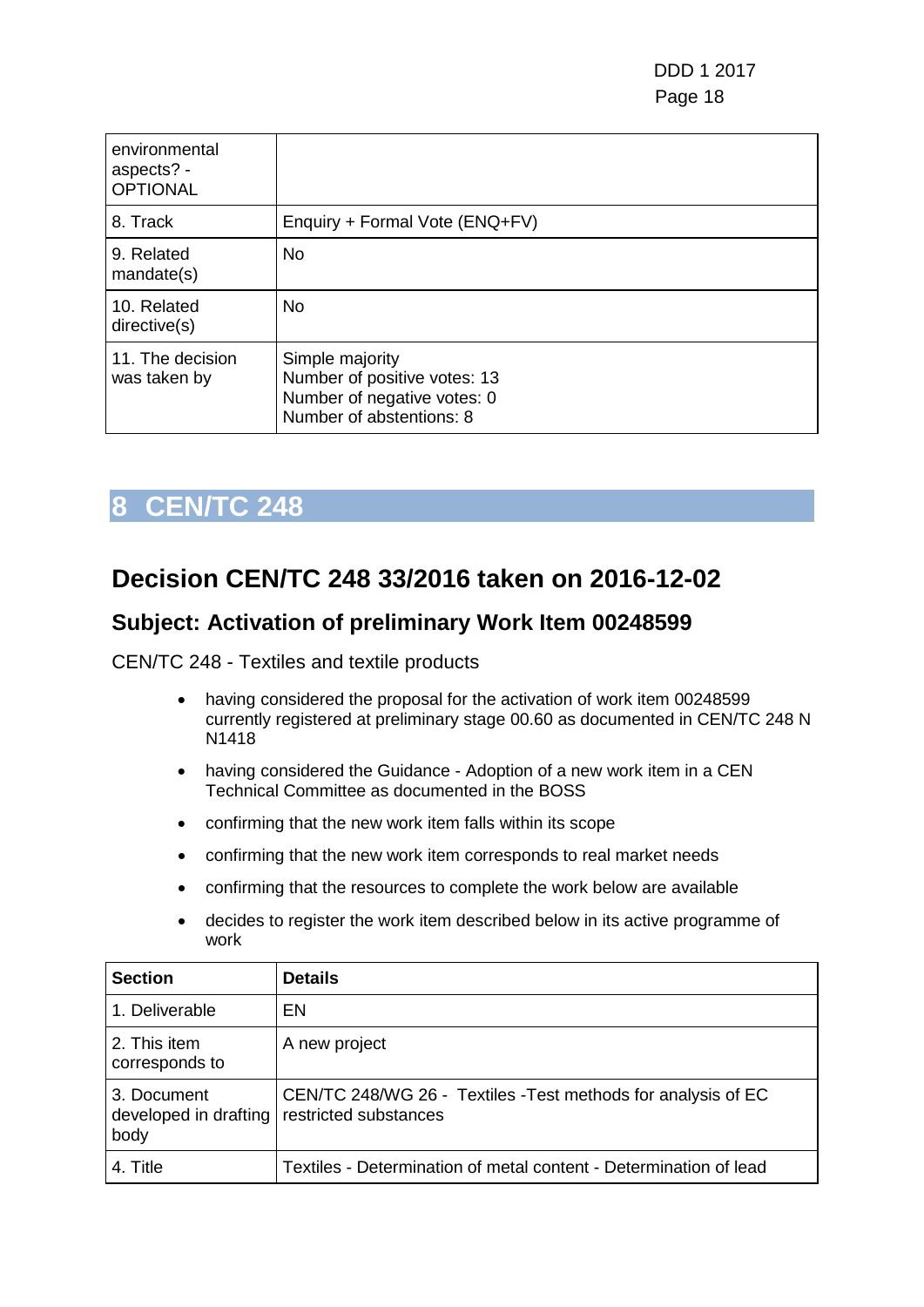|                                                                     | release by artificial saliva solution                                                                                                                                                                                               |
|---------------------------------------------------------------------|-------------------------------------------------------------------------------------------------------------------------------------------------------------------------------------------------------------------------------------|
| 5. Scope                                                            | Desribes a method for the determination of lead release in textiles                                                                                                                                                                 |
| 6. Environmental<br>aspects                                         | Other: No environmental comment                                                                                                                                                                                                     |
| 7. How do you plan<br>to address these<br>environmental<br>aspects? | Use of environmental checklist                                                                                                                                                                                                      |
| 8. Vienna<br>Agreement                                              | No or expected CEN lead                                                                                                                                                                                                             |
| 9. The project is<br>linked to                                      | No document from another organization                                                                                                                                                                                               |
| 10. Track                                                           | Enquiry + Formal Vote (ENQ+FV)                                                                                                                                                                                                      |
| 11. Related<br>mandate(s)                                           | <b>No</b>                                                                                                                                                                                                                           |
| 12. Related<br>directive(s)                                         | <b>No</b>                                                                                                                                                                                                                           |
| 13. Commitment                                                      | The following CEN members (at least five) are committed to<br>participate in the development of the project:<br><b>IPQ</b><br><b>AFNOR</b><br><b>SIS</b><br><b>SNV</b><br><b>UNI</b><br><b>DIN</b>                                  |
| 14. The decision<br>was taken by                                    | Weighted vote and simple majority<br>Percentage of positive weighted votes (min. 71% before 2017-01-01,<br>min. 65% from 2017-01-01):100<br>Number of positive votes: 12<br>Number of negative votes: 0<br>Number of abstentions: 7 |

## <span id="page-18-0"></span>**Decision CEN/TC 249 616/2016 taken on 2016-12-18**

## **Subject: Adoption of a Preliminary Work Item**

#### CEN/TC 249 Plastics

• having considered the proposal for a new work item as documented in CEN/TC 249 N 1553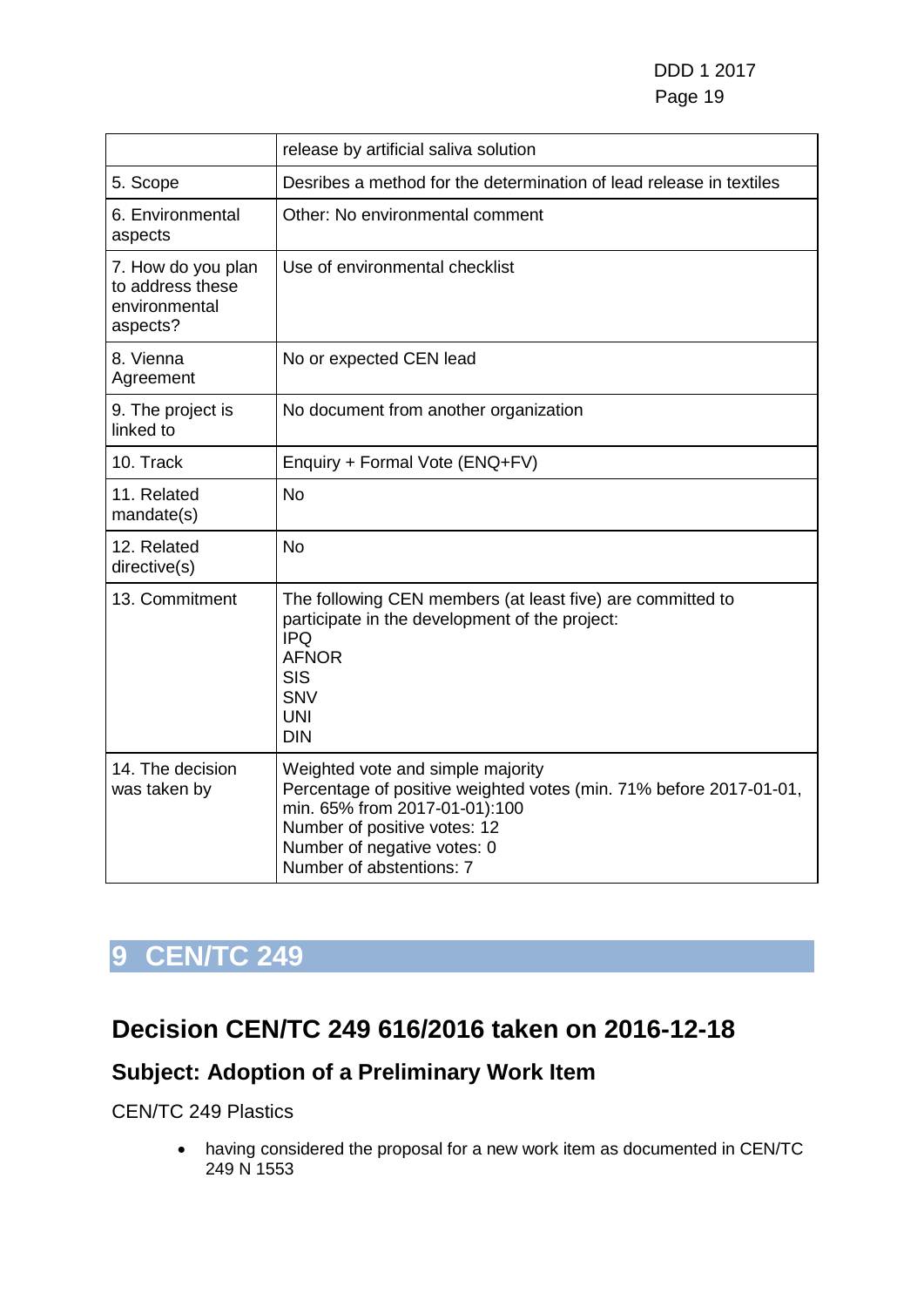- having considered the Guidance Adoption of a new work item in a CEN Technical Committee as documented in the BOSS
- confirming that the new work item falls within its scope
- confirming that the new work item corresponds to real market needs
- confirming that the resources to complete the work below are available
- decides to register the work item described below in its active programme of work

| <b>Section</b>                                                                           | <b>Details</b>                                                                                                                                            |
|------------------------------------------------------------------------------------------|-----------------------------------------------------------------------------------------------------------------------------------------------------------|
| 1. Deliverable                                                                           | EN                                                                                                                                                        |
| 2. This item<br>corresponds to                                                           | A new project                                                                                                                                             |
| 3. Document<br>developed in drafting<br>body                                             | CEN/TC 249/WG 21 - Profiles for windows and doors                                                                                                         |
| 4. Title                                                                                 | Poly(vinyl chloride) (PVC) based profiles $a_{i,i}$ Determination of the<br>peel strength of profiles laminated with foils                                |
| 5. Scope                                                                                 | This European Standard specifies a test method for determining the<br>peel strength of poly(vinyl chloride) (PVC) based profiles laminated<br>with foils. |
| 6. Environmental<br>aspects -<br><b>OPTIONAL</b>                                         | None of the above: NA                                                                                                                                     |
| 7. How do you plan<br>to address these<br>environmental<br>aspects? -<br><b>OPTIONAL</b> | Other: NA                                                                                                                                                 |
| 8. Track                                                                                 | Enquiry + Formal Vote (ENQ+FV)                                                                                                                            |
| 9. Related<br>mandate(s)                                                                 | <b>No</b>                                                                                                                                                 |
| 10. Related<br>directive(s)                                                              | <b>No</b>                                                                                                                                                 |
| 11. The decision<br>was taken by                                                         | Simple majority<br>Number of positive votes: 10<br>Number of negative votes: 0<br>Number of abstentions: 10                                               |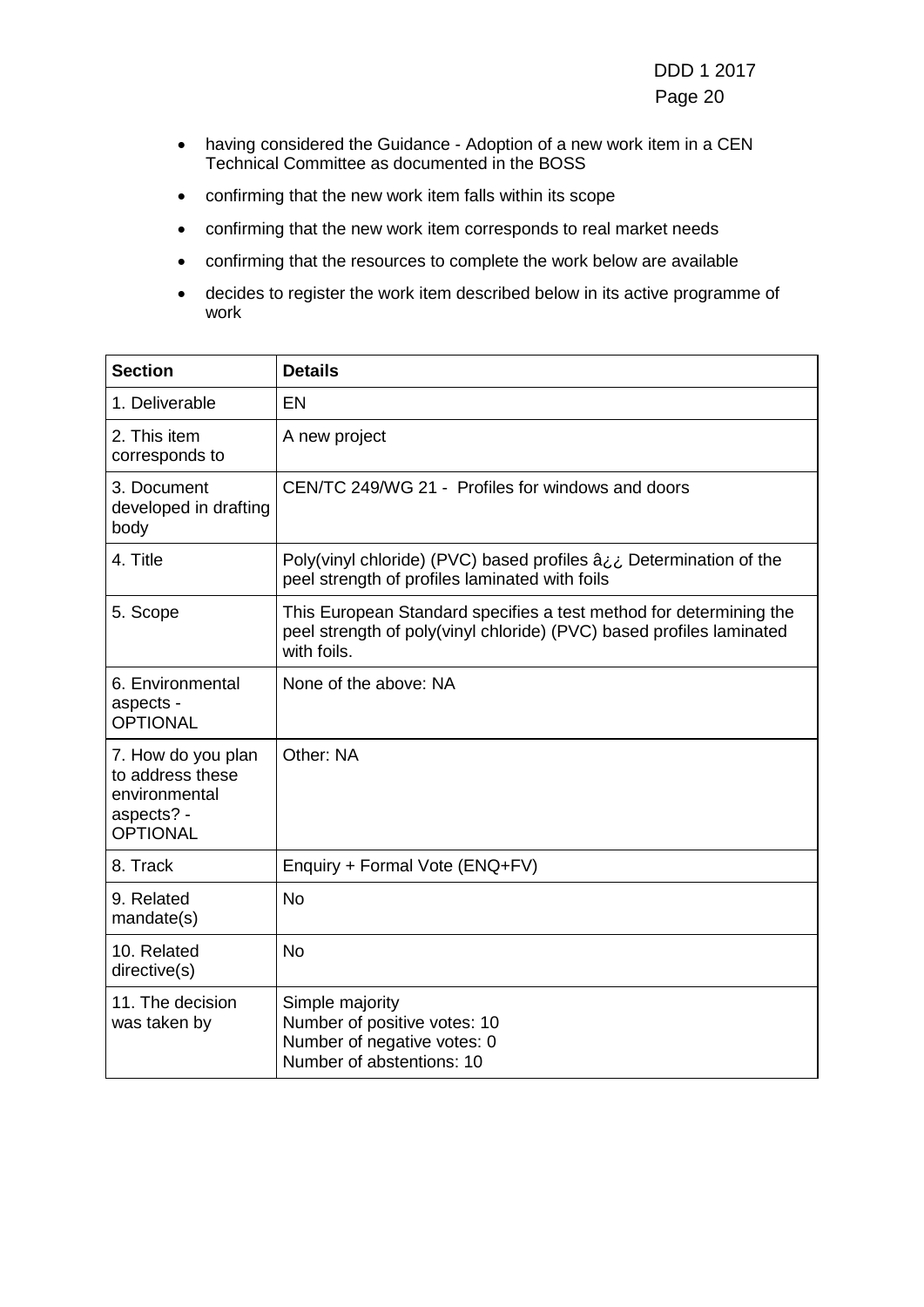## **Decision CEN/TC 249 617/2016 taken on 2016-12-18**

### **Subject: CEN/TC 249 - Decision to skip the Formal Vote**

CEN/TC 249 Plastics

- 1. considering the results of the Enquiry ballot;
- 2. considering the table of decisions and the formal written proposals as distributed after the comments decision meeting;
- 3. considering the CEN/CENELEC Internal Regulations Part 2, clause 11.2.3;
- 4. considering Decisions BT 34/2002, BT 42/2003 and related document BT N 6962 concerning timeframes for the development of ENs;
- 5. considering Decision BT 35/2014 to associate a vote to the CEN Enquiry and to allow Technical Bodies to decide to skip the Formal Vote;
- 6. considering Decision 49/2014 to allow Technical Bodies to decide to skip the Formal Vote through a TC decision based on simple majority only;

decides to skip the Formal Vote and proceed with the publication of WI 00249976 - prEN ISO 29664 - Plastics - Artificial weathering including acidic deposition (ISO 29664:2010) *(In this case the TC must not finalize the publication, this will be done by CCMC. Instead the TC must notify CCMC of its intention to skip Formal Vote by posting only an electronic transmission notice onto eTrans.)*

The decision was taken by simple majority with 12 positive vote(s), 0 negative vote(s) and 7 abstention(s).

# <span id="page-20-0"></span>**10CEN/TC 250**

## **DECISION 434 taken by CEN/TC 250 on 2016-12-08**

#### **Subject: CEN/TC 250 – Re-appointment of CEN/TC 250/SC 3 Chairperson**

CEN/TC 250 Structural Eurocodes,

- considering the CEN/CENELEC Internal Regulations Part 2, sub clause 3.2.2, which lays down the rules for nomination, appointment and responsibilities of Chairpersons;
- noting the Chairman's briefing note 2016-1 on 'Re-appointment of Chairpersons and Convenors' (CEN/TC 250 N 1446) and ensuing endorsement by Members of CEN/TC 250 decision 422/2016 (CEN/TC 250 N 1514);
- - noting the nomination by the Technical Committee Secretariat;
- - noting the commitment of the professional standardization support from DIN;
- - noting the commitment of the applicant to the responsibilities and duties of a Subcommittee Chairperson as given in the CEN BOSS;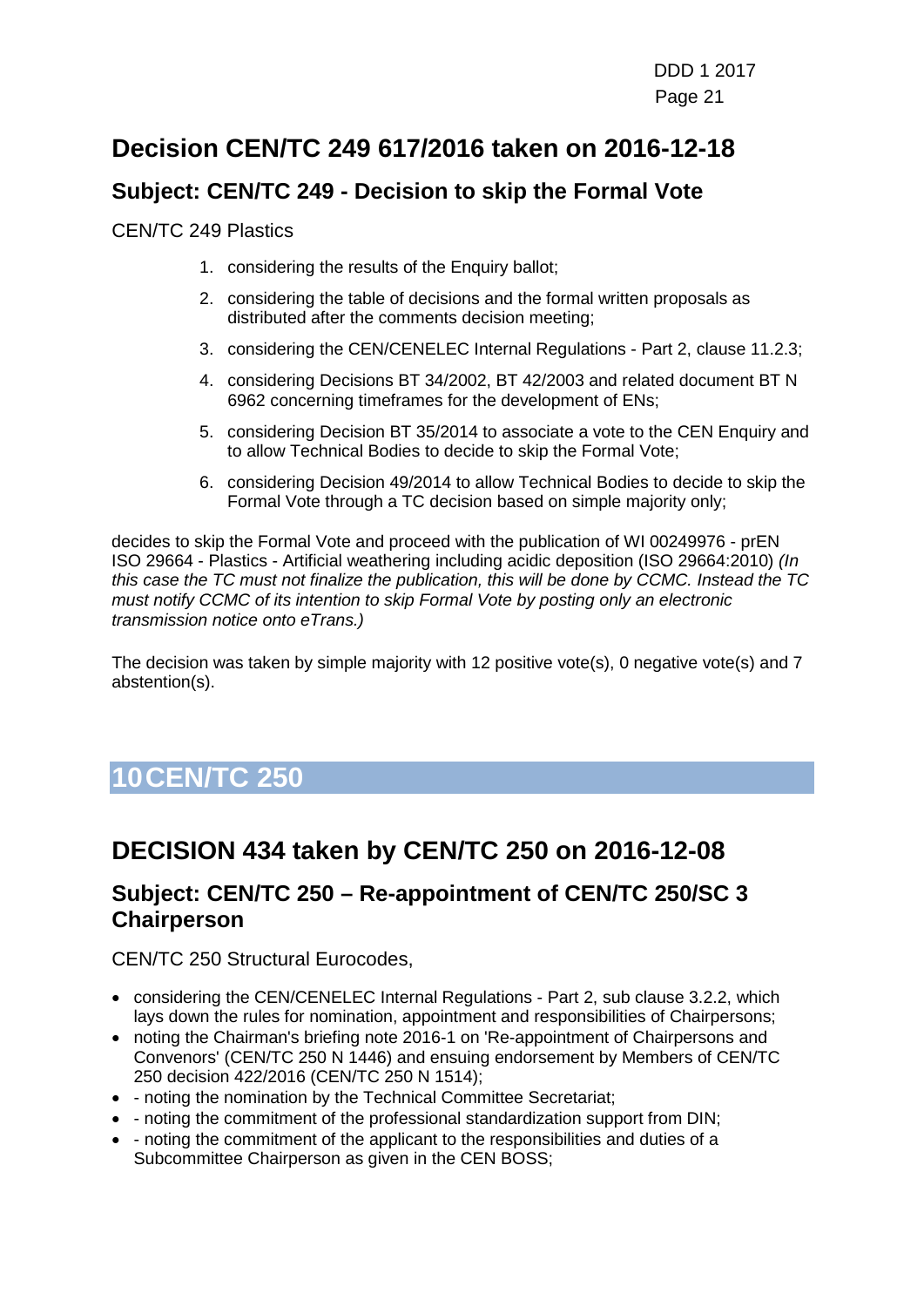DDD 1 2017 Page 22 (1999) and the contract of the contract of the Page 22 (1999) and the contract of the contract of the contract of the contract of the contract of the contract of the contract of the contract of the contract of the

Decides to re-appoint Prof. Ulrike Kuhlmann as Chairperson of CEN/TC 250/SC 3 for a period of 3-years starting on 2016-11-15, noting that Prof. Kuhlmann has been Chairperson of the Subcommittee since October 2010.

The decision was taken by unanimity or simple majority with 19 positive votes, 0 negative vote(s) and 2 abstention(s).

<span id="page-21-0"></span>**11CEN/TC 254**

## **Decision CEN/TC 254 505/2016 taken on 2016-10-14**

#### **Subject: Adoption of a New Work Item**

CEN/TC 254 Flexible sheets for waterproofing

- having considered the proposal for a new work item as documented in CEN/TC 254 N 1596
- having considered the Guidance Adoption of a new work item in a CEN Technical Committee as documented in the BOSS
- confirming that the new work item falls within its scope
- confirming that the new work item corresponds to real market needs
- confirming that the resources to complete the work below are available
- decides to register the work item described below in its active programme of work

| <b>Section</b>                               | <b>Details</b>                                                                                                                                                                                                                                                                                                                                                                                                                                                                                        |
|----------------------------------------------|-------------------------------------------------------------------------------------------------------------------------------------------------------------------------------------------------------------------------------------------------------------------------------------------------------------------------------------------------------------------------------------------------------------------------------------------------------------------------------------------------------|
| 1. Deliverable                               | EN                                                                                                                                                                                                                                                                                                                                                                                                                                                                                                    |
| 2. This item<br>corresponds to               | The revision of an EN<br>EN 13375:2004                                                                                                                                                                                                                                                                                                                                                                                                                                                                |
| 3. Document<br>developed in drafting<br>body | CEN/TC 254/WG 6 - Bridge deck waterproofing                                                                                                                                                                                                                                                                                                                                                                                                                                                           |
| 4. Title                                     | Flexible sheets for waterproofing - Waterproofing of concrete bridge<br>decks and other concrete surfaces trafficable by vehicles - Specimen<br>preparation                                                                                                                                                                                                                                                                                                                                           |
| 5. Scope                                     | This European standard is one of a series of standards dealing with<br>the testing of flexible sheets for waterproofing of concrete bridge<br>decks and other areas of concrete trafficable by vehicles. The<br>European standard specifies: - the composition, the characteristics<br>and the preparation procedure of the base specimen concrete slabs: -<br>the composition, the characteristics and the preparation procedure of<br>different bituminous mixes for the overlay; the rules for the |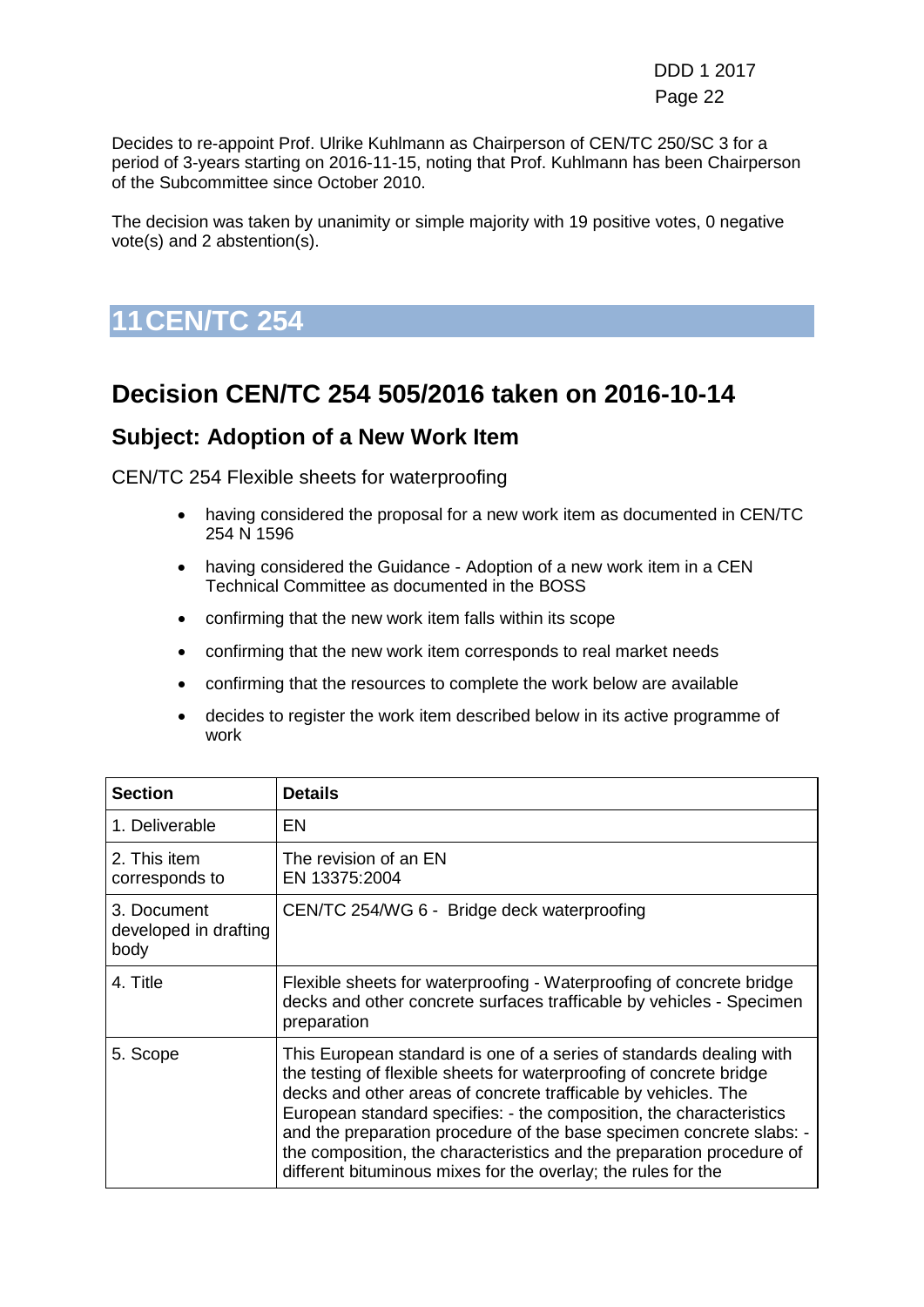|                                                                     | preparation of specimens.                                                                                                                                                                                                                                                                                                    |
|---------------------------------------------------------------------|------------------------------------------------------------------------------------------------------------------------------------------------------------------------------------------------------------------------------------------------------------------------------------------------------------------------------|
| 6. Environmental<br>aspects                                         | Other: not relevant                                                                                                                                                                                                                                                                                                          |
| 7. How do you plan<br>to address these<br>environmental<br>aspects? | Other: not relevant                                                                                                                                                                                                                                                                                                          |
| 8. Vienna<br>Agreement                                              | No or expected CEN lead                                                                                                                                                                                                                                                                                                      |
| 9. The project is<br>linked to                                      | No document from another organization                                                                                                                                                                                                                                                                                        |
| 10. Track                                                           | Enquiry + Formal Vote (ENQ+FV)                                                                                                                                                                                                                                                                                               |
| 11. Related<br>mandate(s)                                           | Yes<br>M/124                                                                                                                                                                                                                                                                                                                 |
| 12. Related<br>directive(s)                                         | Yes<br>Directive reference   For citation in Official journal<br>305/2011   No                                                                                                                                                                                                                                               |
| 13. Commitment                                                      | The following CEN members (at least five) are committed to<br>participate in the development of the project:<br><b>AENOR</b><br><b>IPQ</b><br><b>SFS</b><br><b>AFNOR</b><br><b>SIS</b><br><b>ASI</b><br><b>SIST</b><br><b>SNV</b><br><b>BSI</b><br><b>UNI</b><br><b>DIN</b><br><b>NBN</b><br>DS<br><b>NEN</b><br><b>UNMZ</b> |
| 14. The decision<br>was taken by                                    | Simple majority (min. 55% as from 2017-01-01)<br>Number of positive votes: 12<br>Number of negative votes: 0<br>Number of abstentions: 8                                                                                                                                                                                     |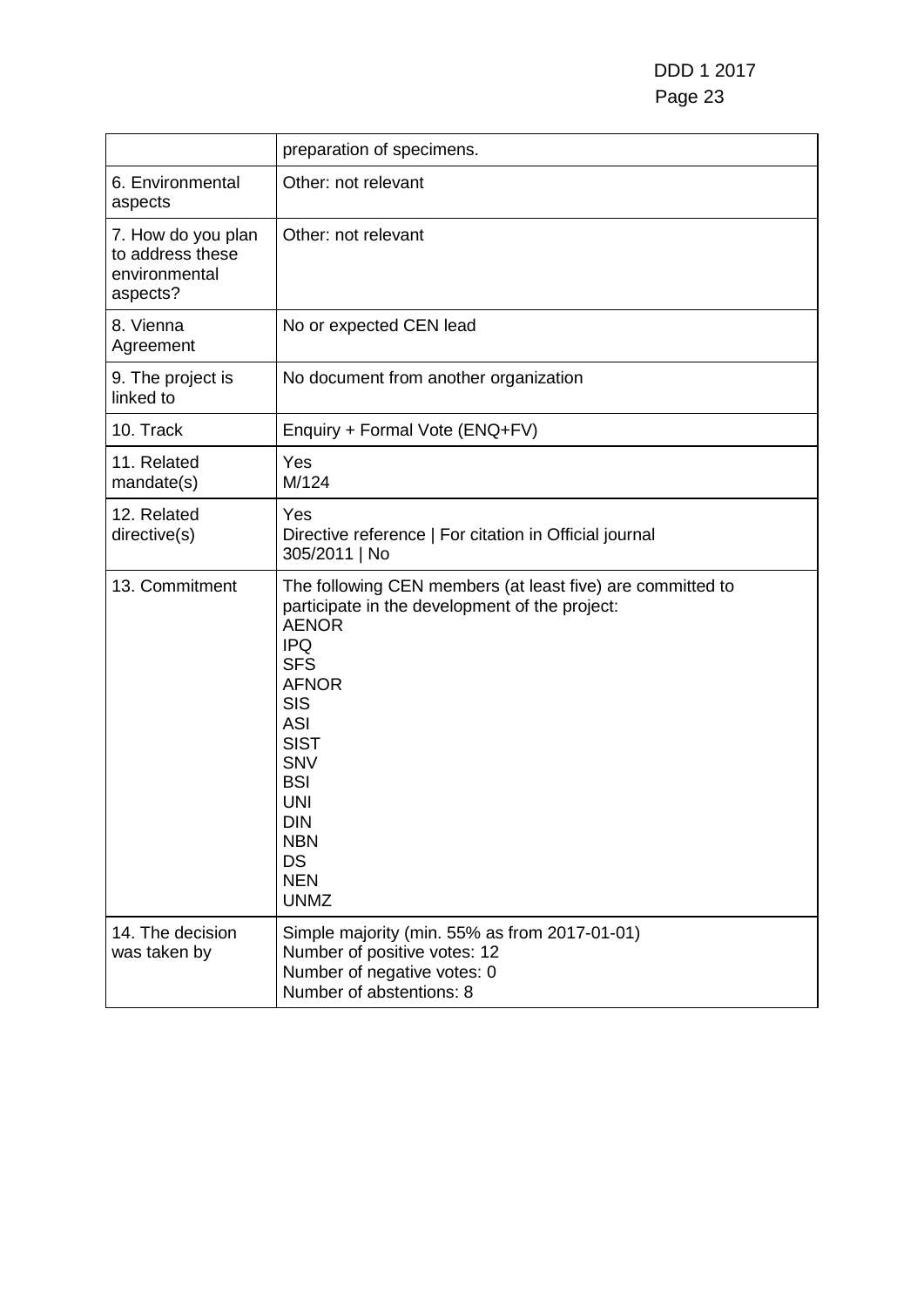## **Decision CEN/TC 254 506/2016 taken on 2016-10-14**

#### **Subject: Adoption of a New Work Item**

CEN/TC 254 Flexible sheets for waterproofing

- having considered the proposal for a new work item as documented in CEN/TC 254 N 1597
- having considered the Guidance Adoption of a new work item in a CEN Technical Committee as documented in the BOSS
- confirming that the new work item falls within its scope
- confirming that the new work item corresponds to real market needs
- confirming that the resources to complete the work below are available
- decides to register the work item described below in its active programme of work

| <b>Section</b>                                                      | <b>Details</b>                                                                                                                                                                                                                                                                                                                                                                             |
|---------------------------------------------------------------------|--------------------------------------------------------------------------------------------------------------------------------------------------------------------------------------------------------------------------------------------------------------------------------------------------------------------------------------------------------------------------------------------|
| 1. Deliverable                                                      | EN                                                                                                                                                                                                                                                                                                                                                                                         |
| 2. This item<br>corresponds to                                      | The revision of an EN<br>EN 14695:2010                                                                                                                                                                                                                                                                                                                                                     |
| 3. Document<br>developed in drafting<br>body                        | CEN/TC 254/WG 6 - Bridge deck waterproofing                                                                                                                                                                                                                                                                                                                                                |
| 4. Title                                                            | Flexible sheets for waterproofing - Reinforced bitumen sheets for<br>waterproofing of concrete bridge decks and other trafficked areas of<br>concrete - Definitions and characteristics                                                                                                                                                                                                    |
| 5. Scope                                                            | This European Standard specifies characteristics and performance of<br>reinforced bitumen sheets for waterproofing of concrete bridge decks<br>and other trafficked areas of concrete where the waterproofing system<br>is bonded to the concrete deck and overlaid by asphalt. The standard<br>also specifies the test methods used for verifying the characteristics<br>and performance. |
| 6. Environmental<br>aspects                                         | Other: not relevant                                                                                                                                                                                                                                                                                                                                                                        |
| 7. How do you plan<br>to address these<br>environmental<br>aspects? | Other: not relevant                                                                                                                                                                                                                                                                                                                                                                        |
| 8. Vienna<br>Agreement                                              | No or expected CEN lead                                                                                                                                                                                                                                                                                                                                                                    |
| 9. The project is<br>linked to                                      | No document from another organization                                                                                                                                                                                                                                                                                                                                                      |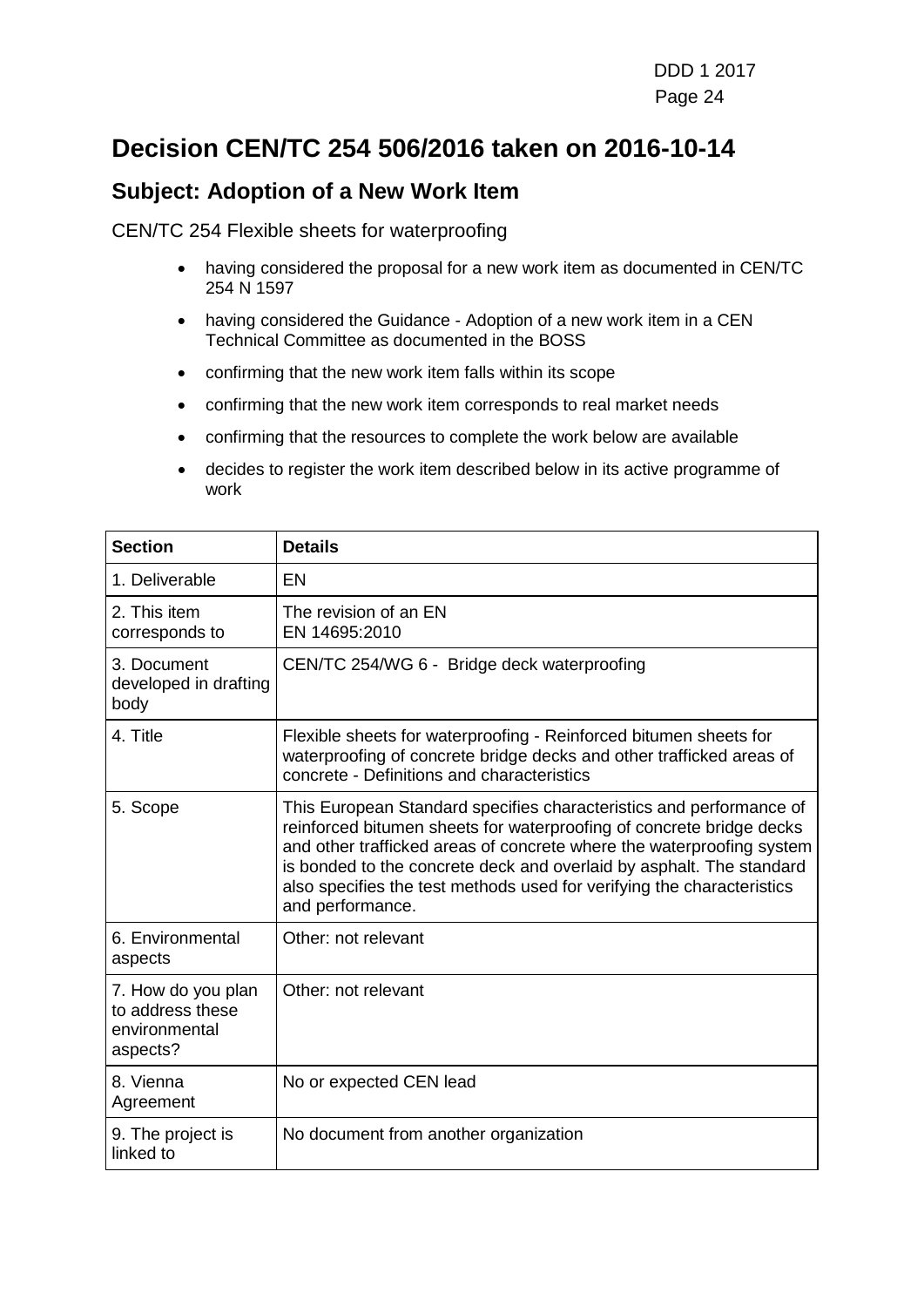DDD 1 2017 Page 25

| 10. Track                        | Enquiry + Formal Vote (ENQ+FV)                                                                                                                                                                                                                                                                                                      |
|----------------------------------|-------------------------------------------------------------------------------------------------------------------------------------------------------------------------------------------------------------------------------------------------------------------------------------------------------------------------------------|
| 11. Related<br>mandate(s)        | <b>Yes</b><br>M/124                                                                                                                                                                                                                                                                                                                 |
| 12. Related<br>directive(s)      | Yes<br>Directive reference   For citation in Official journal<br>305/2011   No                                                                                                                                                                                                                                                      |
| 13. Commitment                   | The following CEN members (at least five) are committed to<br>participate in the development of the project:<br><b>AENOR</b><br><b>IPQ</b><br><b>SFS</b><br><b>AFNOR</b><br><b>SIS</b><br><b>ASI</b><br><b>SIST</b><br><b>SNV</b><br><b>BSI</b><br><b>UNI</b><br><b>DIN</b><br><b>NBN</b><br><b>DS</b><br><b>NEN</b><br><b>UNMZ</b> |
| 14. The decision<br>was taken by | Simple majority (min. 55% as from 2017-01-01)<br>Number of positive votes: 12<br>Number of negative votes: 0<br>Number of abstentions: 8                                                                                                                                                                                            |

## **Decision CEN/TC 254 503/2016 taken on 2016-11-07**

### **Subject: Adoption of a Preliminary Work Item**

CEN/TC 254 Flexible sheets for waterproofing

- having considered the proposal for a new work item as documented in CEN/TC 254 N 1598
- having considered the Guidance Adoption of a new work item in a CEN Technical Committee as documented in the BOSS
- confirming that the new work item falls within its scope
- confirming that the new work item corresponds to real market needs
- confirming that the resources to complete the work below are available
- decides to register the work item described below in its active programme of work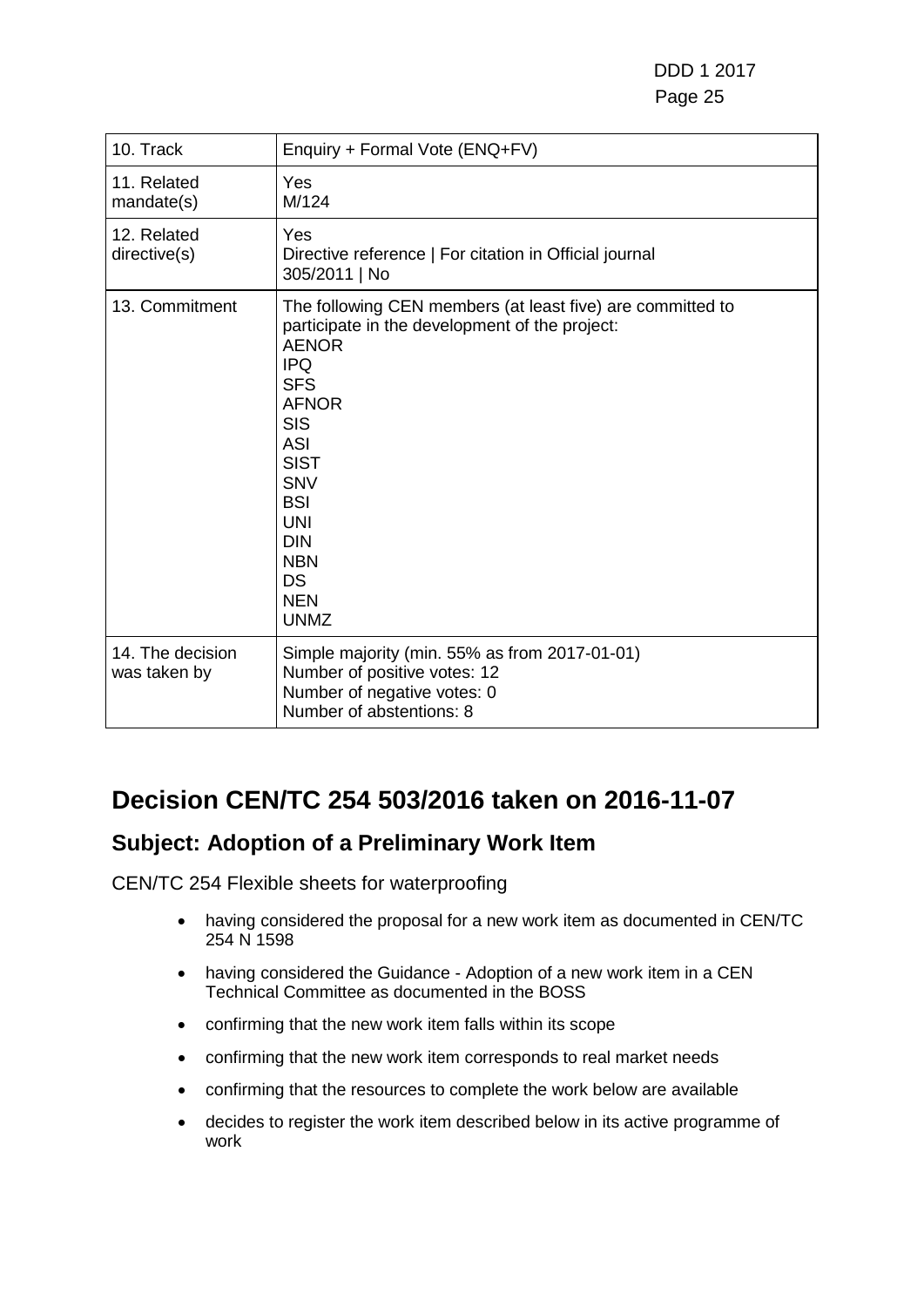| <b>Section</b>                                                                           | <b>Details</b>                                                                                                                                                                                                                                                                                                                                                                                |
|------------------------------------------------------------------------------------------|-----------------------------------------------------------------------------------------------------------------------------------------------------------------------------------------------------------------------------------------------------------------------------------------------------------------------------------------------------------------------------------------------|
| 1. Deliverable                                                                           | EN                                                                                                                                                                                                                                                                                                                                                                                            |
| 2. This item<br>corresponds to                                                           | The revision of an EN<br>EN 13984:2013                                                                                                                                                                                                                                                                                                                                                        |
| 3. Document<br>developed in drafting<br>body                                             | CEN/TC 254/WG 9 - Underlays for discontinuous roof coverings                                                                                                                                                                                                                                                                                                                                  |
| 4. Title                                                                                 | Flexible sheets for waterproofing - Plastic and rubber vapour control<br>layers - Definitions and characteristics                                                                                                                                                                                                                                                                             |
| 5. Scope                                                                                 | This European Standard specifies the characteristics of flexible<br>sheets of plastic or rubber intended for use as water vapour control<br>layers for buildings and applies to both reinforced and unreinforced<br>products. It specifies requirements and test methods and provides for<br>the evaluation of conformity of the products with the requirements of<br>this European Standard. |
| 6. Environmental<br>aspects -<br><b>OPTIONAL</b>                                         |                                                                                                                                                                                                                                                                                                                                                                                               |
| 7. How do you plan<br>to address these<br>environmental<br>aspects? -<br><b>OPTIONAL</b> |                                                                                                                                                                                                                                                                                                                                                                                               |
| 8. Track                                                                                 | Enquiry + Formal Vote (ENQ+FV)                                                                                                                                                                                                                                                                                                                                                                |
| 9. Related<br>mandate(s)                                                                 | Yes<br>M/102                                                                                                                                                                                                                                                                                                                                                                                  |
| 10. Related<br>directive(s)                                                              | Yes<br>Directive reference   For citation in Official journal<br>305/2011   No                                                                                                                                                                                                                                                                                                                |
| 11. The decision<br>was taken by                                                         | Simple majority<br>Number of positive votes: 10<br>Number of negative votes: 0<br>Number of abstentions: 12                                                                                                                                                                                                                                                                                   |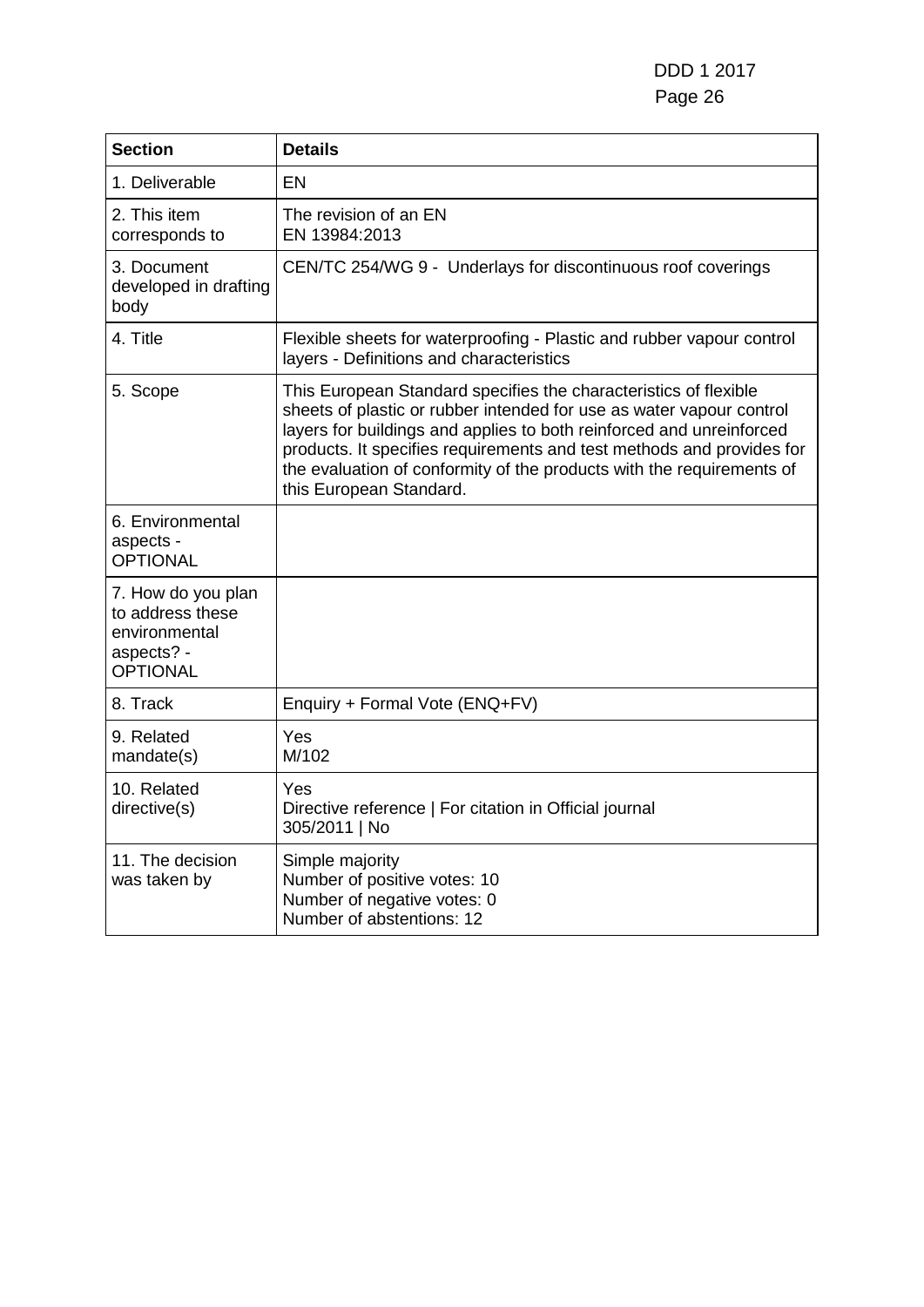## <span id="page-26-0"></span>**Decision CEN/TC 278 032/2016 taken on 2016-12-18**

#### **Subject: Adoption of a Preliminary Work Item**

CEN/TC 278 - Intelligent transport systems

- having considered the proposal for a new work item as documented in CEN/TC 278 N 3432
- having considered the Guidance Adoption of a new work item in a CEN Technical Committee as documented in the BOSS
- confirming that the new work item falls within its scope
- confirming that the new work item corresponds to real market needs
- confirming that the resources to complete the work below are available
- decides to register the work item described below in its active programme of work

| <b>Section</b>                               | <b>Details</b>                                                                                                                                                                                                                                                                                                                                                                                                                                                                                                                                                                                                                                                                                                                                                                                                                                                                    |
|----------------------------------------------|-----------------------------------------------------------------------------------------------------------------------------------------------------------------------------------------------------------------------------------------------------------------------------------------------------------------------------------------------------------------------------------------------------------------------------------------------------------------------------------------------------------------------------------------------------------------------------------------------------------------------------------------------------------------------------------------------------------------------------------------------------------------------------------------------------------------------------------------------------------------------------------|
| 1. Deliverable                               | <b>TS</b>                                                                                                                                                                                                                                                                                                                                                                                                                                                                                                                                                                                                                                                                                                                                                                                                                                                                         |
| 2. This item<br>corresponds to               | A new project                                                                                                                                                                                                                                                                                                                                                                                                                                                                                                                                                                                                                                                                                                                                                                                                                                                                     |
| 3. Document<br>developed in drafting<br>body | CEN/TC 278/WG 3 - Public transport (PT)                                                                                                                                                                                                                                                                                                                                                                                                                                                                                                                                                                                                                                                                                                                                                                                                                                           |
| 4. Title                                     | Public transport - Interoperable fare management system - Back<br>Office Interface                                                                                                                                                                                                                                                                                                                                                                                                                                                                                                                                                                                                                                                                                                                                                                                                |
| 5. Scope                                     | This Work Item proposes to define an open and standardized<br>interface between IFM system back offices, covering media centric,<br>account based and hybrid ticketing architectures.<br>Such open interface should cover at minima:<br>â¿¢ Exchange of action list:<br>o List of media for media centric oriented IFM systems<br>o List of tokens for ABT oriented IFM systems<br>â¿¢ Exchanges of travel entitlements<br>o for enabling passenger roaming between IFM systems<br>â¿¢ Exchanges of taps<br>o For CICO (Check In Check Out) travels achieved across PT<br>networks operated through several IFM systems<br>â¿¢ Exchange of travel settlements<br>o For clearing travels made by roamers or achieved though several<br><b>IFM</b> systems<br>The scope of the project will need to be based on clearly stated use<br>cases that should be defined as a first step. |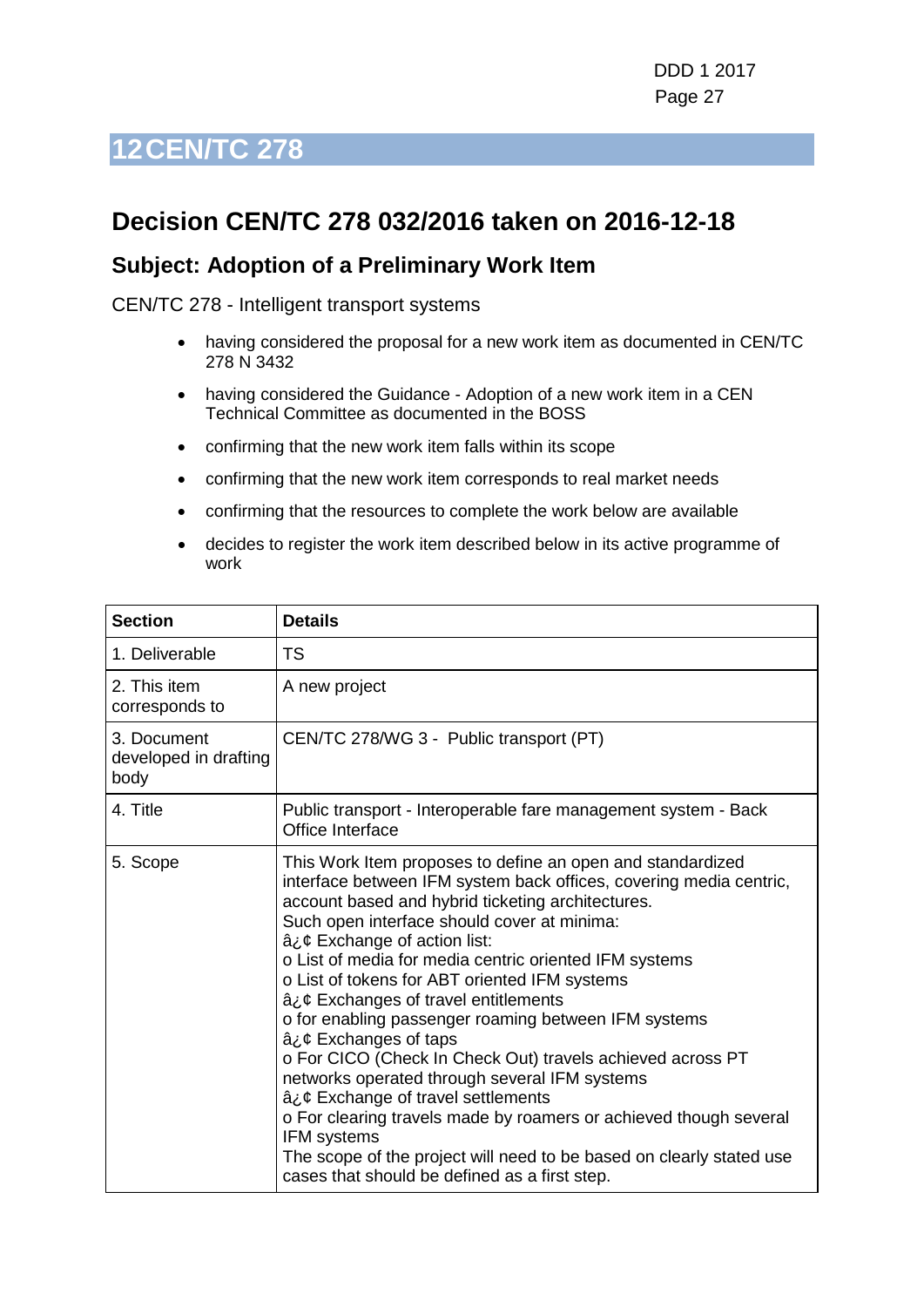|                                                                                          | This work item will be handled in CEN TS278WG3 SG5 (IFM system).<br>This work will leverage on Transmodel for the model of exchanged<br>data and will liaise with CEN TC278WG3 SG4 (PT data model)<br>experts when necessary. The Work Item group will also investigate if<br>links are to be developed with the OpRa PWI (Operating raw data and<br>statistics exchange).<br>The regulatory and legal aspect will be integrated in the development<br>of this work to cope with regards to user data privacy, responsibility of<br>data storage, ownership of the exchanged data â.<br>NB: Equipment to back office interfaces are excluded from the scope<br>of work |
|------------------------------------------------------------------------------------------|------------------------------------------------------------------------------------------------------------------------------------------------------------------------------------------------------------------------------------------------------------------------------------------------------------------------------------------------------------------------------------------------------------------------------------------------------------------------------------------------------------------------------------------------------------------------------------------------------------------------------------------------------------------------|
| 6. Environmental<br>aspects -<br><b>OPTIONAL</b>                                         | Other: n/a                                                                                                                                                                                                                                                                                                                                                                                                                                                                                                                                                                                                                                                             |
| 7. How do you plan<br>to address these<br>environmental<br>aspects? -<br><b>OPTIONAL</b> | Other: n/a                                                                                                                                                                                                                                                                                                                                                                                                                                                                                                                                                                                                                                                             |
| 8. Track                                                                                 | Vote on TS/TR by correspondence                                                                                                                                                                                                                                                                                                                                                                                                                                                                                                                                                                                                                                        |
| 9. Related<br>mandate(s)                                                                 | <b>No</b>                                                                                                                                                                                                                                                                                                                                                                                                                                                                                                                                                                                                                                                              |
| 10. Related<br>directive(s)                                                              | <b>No</b>                                                                                                                                                                                                                                                                                                                                                                                                                                                                                                                                                                                                                                                              |
| 11. The decision<br>was taken by                                                         | Simple majority<br>Number of positive votes: 9<br>Number of negative votes: 0<br>Number of abstentions: 11                                                                                                                                                                                                                                                                                                                                                                                                                                                                                                                                                             |

## <span id="page-27-0"></span>**Decision CEN/TC 308 18/2016 taken on 2016-12-14**

#### **Subject: 3 year time-frame for the development of WI 00308110 - 9 month Tolerance Request.**

CEN/TC 308 - Characterization and management of sludge

- 6. considering Resolution BT 34/2002 by which BT decided that any work item to result in an EN, registered after 2002-10-31, shall normally result in an EN after 3 years and set maximum times between well identified stages, as well as Resolution BT 42/2003 deciding on variant timeframes;
- 7. considering Resolution BT 42/2008 allowing the CEN/TCs, for well identified and justified reasons, to claim one tolerance of 9 months, applicable to the target dates for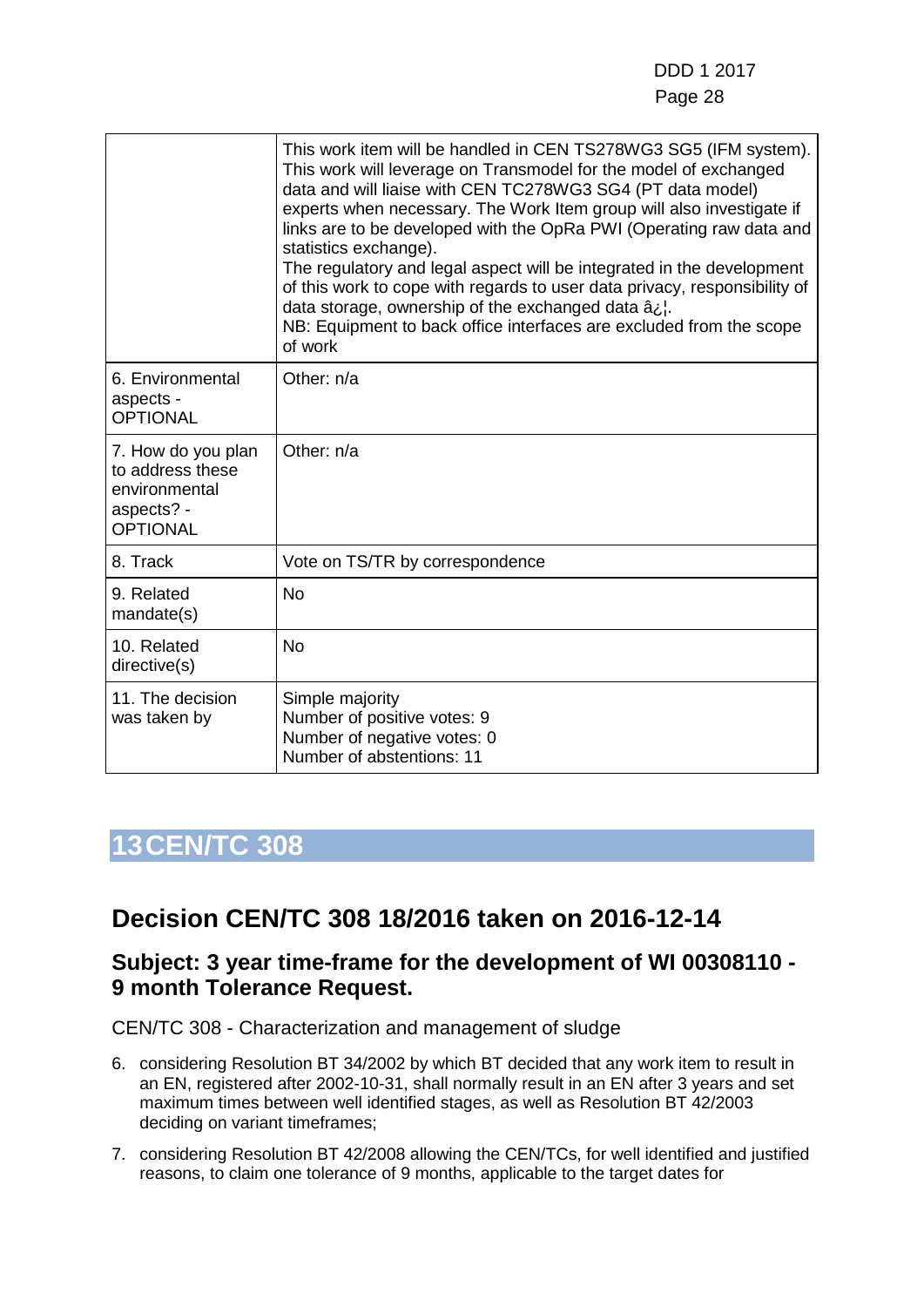DDD 1 2017 e de la construction de la construction de la construction de la construction de la construction de la constru

submission of a draft to CCMC (or ISO/CS in case of Vienna Agreement â¿¿ CEN Lead) for the relevant procedure(s) (i.e. CEN Enquiry and/or Formal Vote, UAP, TCA);

- 8. considering that for work item *00308110 - Characterization and management of sludge - Determination of Settling properties - Part 3 : Determination of zone settling velocity (ZSV)*, it proves impossible to Dispatch ENQ draft to CMC by 2017-03-07;
- 9. claims a tolerance of 9 months (i.e. a postponement of 9 months of the deadlines for all the stages not yet reached) for the following reasons: Due to the need to carry out validations of the methods and according to the availability of experts and for logistic reasons, validations will be organized on the week 13 th-17 th March 2017 in Agen together with WG1 meeting therefore 9 months tolerances are requested.
- 10. confirms that CEN/TC 308 will Dispatch ENQ draft to CMC (or ISO/CS in case of Vienna Agreement - CEN Lead) by 2017-12-07 at the latest.

The decision was taken by simple majority with 14 positive vote(s), 0 negative vote(s) and 7 abstention(s).

### **Decision CEN/TC 308 19/2016 taken on 2016-12-14**

#### **Subject: 3 year time-frame for the development of WI 00308112 - 9 month Tolerance Request.**

CEN/TC 308 - Characterization and management of sludge

- 11. considering Resolution BT 34/2002 by which BT decided that any work item to result in an EN, registered after 2002-10-31, shall normally result in an EN after 3 years and set maximum times between well identified stages, as well as Resolution BT 42/2003 deciding on variant timeframes;
- 12. considering Resolution BT 42/2008 allowing the CEN/TCs, for well identified and justified reasons, to claim one tolerance of 9 months, applicable to the target dates for submission of a draft to CCMC (or ISO/CS in case of Vienna Agreement  $a_{i,i}$  CEN Lead) for the relevant procedure(s) (i.e. CEN Enquiry and/or Formal Vote, UAP, TCA);
- 13. considering that for work item *00308112 - Evaluation of sludge density*, it proves impossible to Dispatch ENQ draft to CMC by 2017-05-07;
- 14. claims a tolerance of 9 months (i.e. a postponement of 9 months of the deadlines for all the stages not yet reached) for the following reasons: Due to the need to carry out validations of the methods and according to the availability of experts and for logistic reasons, validations will be organized on the week 13 th-17 th March 2017 in Agen together with WG1 meeting therefore 9 months tolerances are requested.
- 15. confirms that CEN/TC 308 will Dispatch ENQ draft to CMC (or ISO/CS in case of Vienna Agreement - CEN Lead) by 2018-02-07 at the latest.

The decision was taken by simple majority with 14 positive vote(s), 0 negative vote(s) and 7 abstention(s).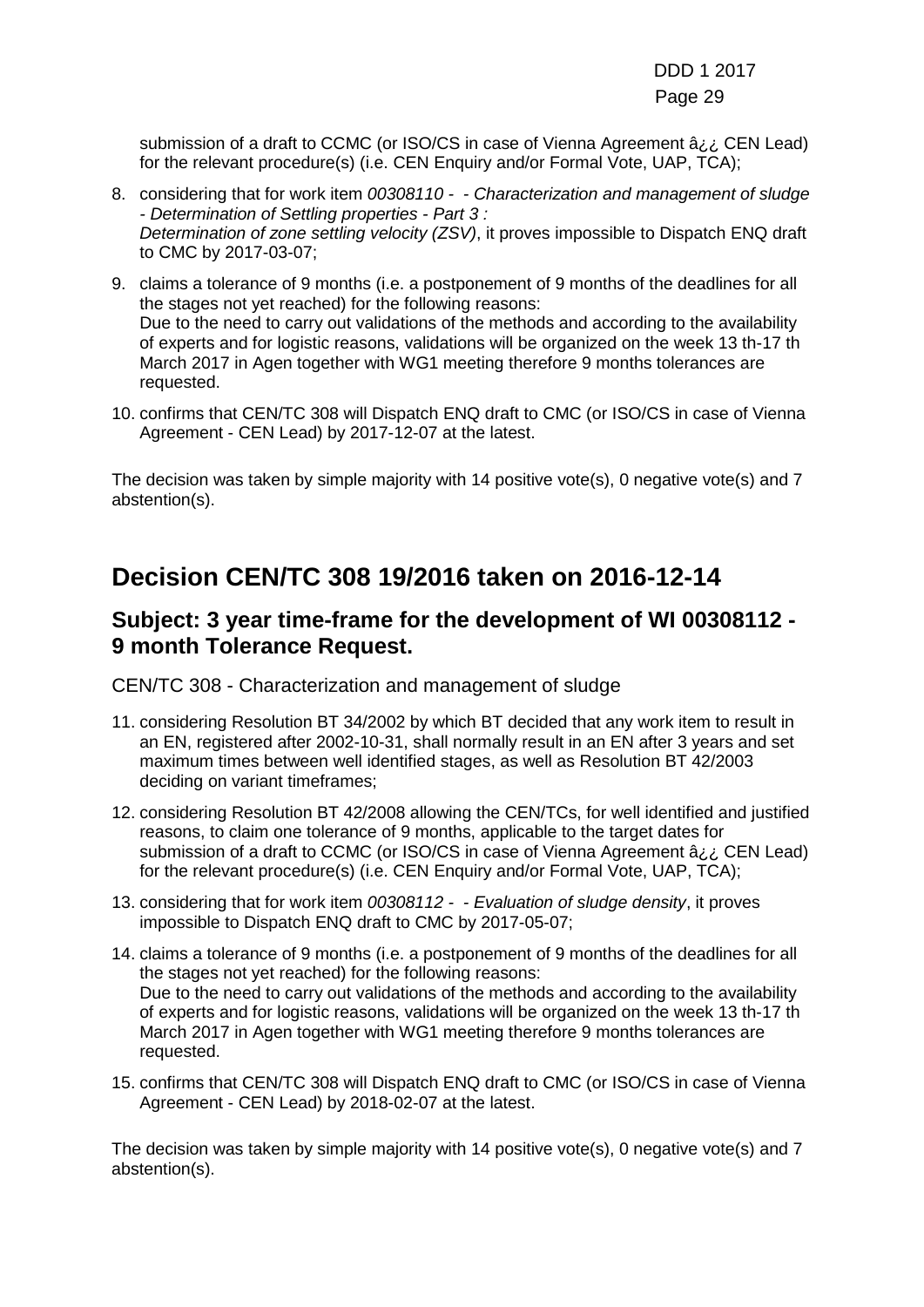## <span id="page-29-0"></span>**Decision CEN/TC 391 36/2016 taken on 2016-12-23**

#### **Subject: Activation of preliminary Work Item 00391012**

CEN/TC 391 - Societal and Citizen Security

- having considered the proposal for the activation of work item 00391012 currently registered at preliminary stage 00.60 as documented in CEN/TC 391 N 381
- having considered the Guidance Adoption of a new work item in a CEN Technical Committee as documented in the BOSS
- confirming that the new work item falls within its scope
- confirming that the new work item corresponds to real market needs
- confirming that the resources to complete the work below are available
- decides to register the work item described below in its active programme of work

| <b>Section</b>                                          | <b>Details</b>                                                                                                                                                                                                                                                                                                                                                                                                                                                                                                                                                                                                   |
|---------------------------------------------------------|------------------------------------------------------------------------------------------------------------------------------------------------------------------------------------------------------------------------------------------------------------------------------------------------------------------------------------------------------------------------------------------------------------------------------------------------------------------------------------------------------------------------------------------------------------------------------------------------------------------|
| 1. Deliverable                                          | <b>TS</b>                                                                                                                                                                                                                                                                                                                                                                                                                                                                                                                                                                                                        |
| 2. This item<br>corresponds to                          | A new project                                                                                                                                                                                                                                                                                                                                                                                                                                                                                                                                                                                                    |
| 3. Document<br>developed in drafting<br>body            | CEN/TC 391/WG 1 - Healthcare Facilities                                                                                                                                                                                                                                                                                                                                                                                                                                                                                                                                                                          |
| 4. Title                                                | Societal security - Guidance for the security of CBRNE substances for<br>healthcare facilities along their lifecycle                                                                                                                                                                                                                                                                                                                                                                                                                                                                                             |
| 5. Scope                                                | This Technical Specification provides guidance for the security of<br>CBRNE substances for healthcare facilities along their lifecycle.<br>This Technical Specification supplies an analysis of threats that may<br>derive from CBRNE substances in healthcare facilities (HCFs) and<br>takes into account the threats along the lifecycle of such substances,<br>the effectiveness and performance of existing equipment and<br>processes.<br>Based on this analysis it will deliver guidance to mitigate the risks.<br>This Technical Specification supports security managers of HCFs in<br>their daily work. |
| 6. Environmental<br>aspects                             | Radiation<br>Use of materials                                                                                                                                                                                                                                                                                                                                                                                                                                                                                                                                                                                    |
| 7. How do you plan<br>to address these<br>environmental | Use of environmental checklist                                                                                                                                                                                                                                                                                                                                                                                                                                                                                                                                                                                   |